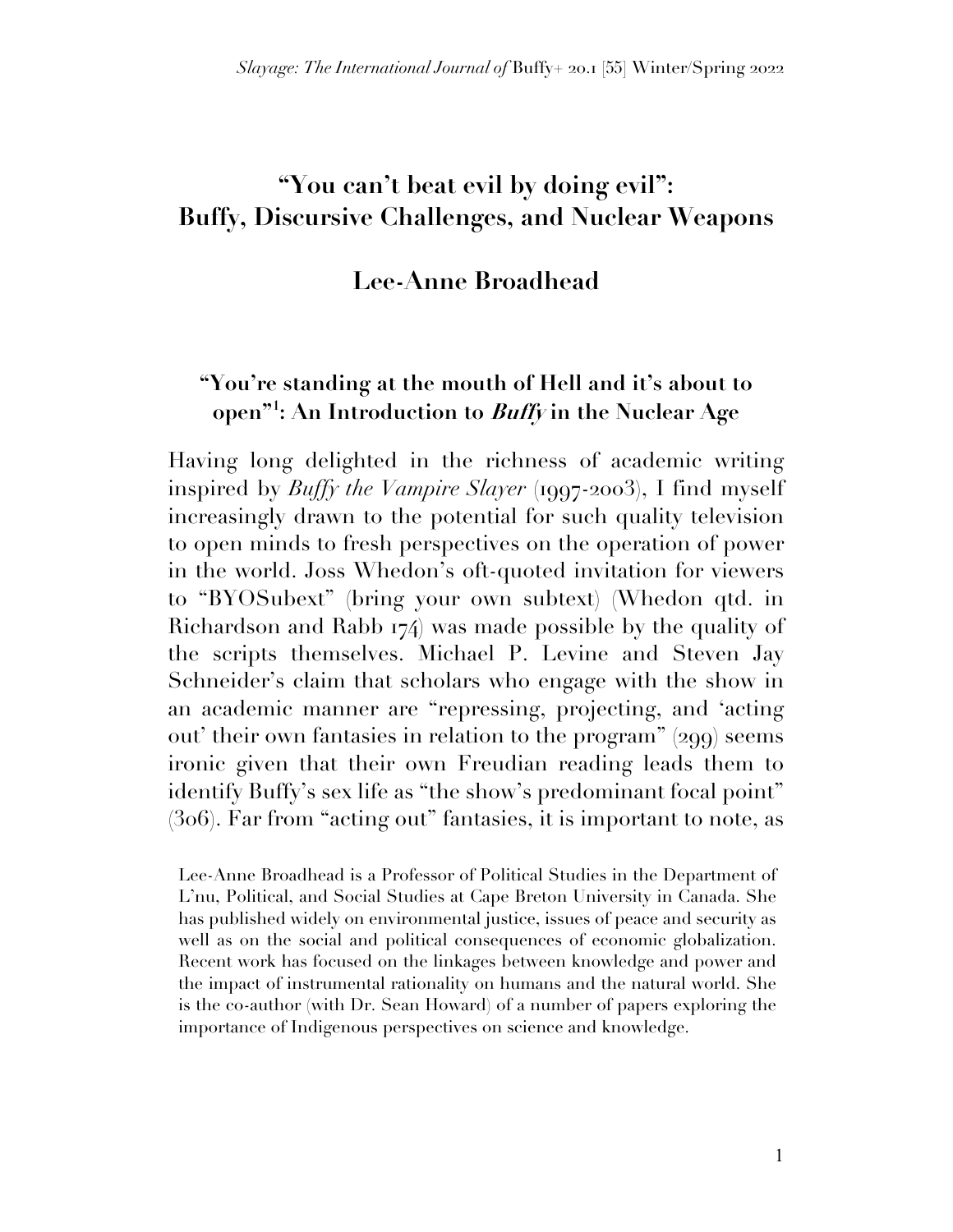Rhonda V. Wilcox and David Lavery do, that the writers' use of symbolism "invites the viewer to join in the construction of meaning for the series," and indeed the "struggle to reach meaning" matches Buffy's own efforts: they are surely correct when they argue "the mediation is the message" (xix). Far from revolving around sex, the series offers profoundly important feminist insights that can assist those who might be open to working toward the development of a deeper understanding of the operation of power, thereby challenging ongoing practices that lead to human *in*security.

Everyone is obviously entitled to their own subtext, but far from those critical reflections of the series that contend that *BtVS* can be seen to represent US imperialism and militarism (Pender), colonialism (Hautsch), even fascism (King), it is arguably the case that *Buffy*'s radical reconceptualization of power in fact challenges the retrogressive politics suggested by such critics. Indeed, where Patricia Pender views the arc of the final series as a "celebration of what is effectively an international military alliance under ostensibly altruistic American leadership" (82), a radical critique of the very nature of the power/hierarchy nexus that underpins both "sides" in the battle—the Shadow Men/Watchers Council and the First Evil can instead be seen. Furthermore, it seems clear that the series offers a profoundly important critique of both Big Science (with its seemingly inevitable military applications) as well as the widely accepted belief in top-down power structures. This latter critique, as deepened and extended by the final season's dramatic conclusion, serves to highlight what happens when the limitations of the structures of power are recognized for what they are: social constructions designed in the interests of a few, at the expense of the majority. As it happens, a similar effort to shift understandings of power and security is underway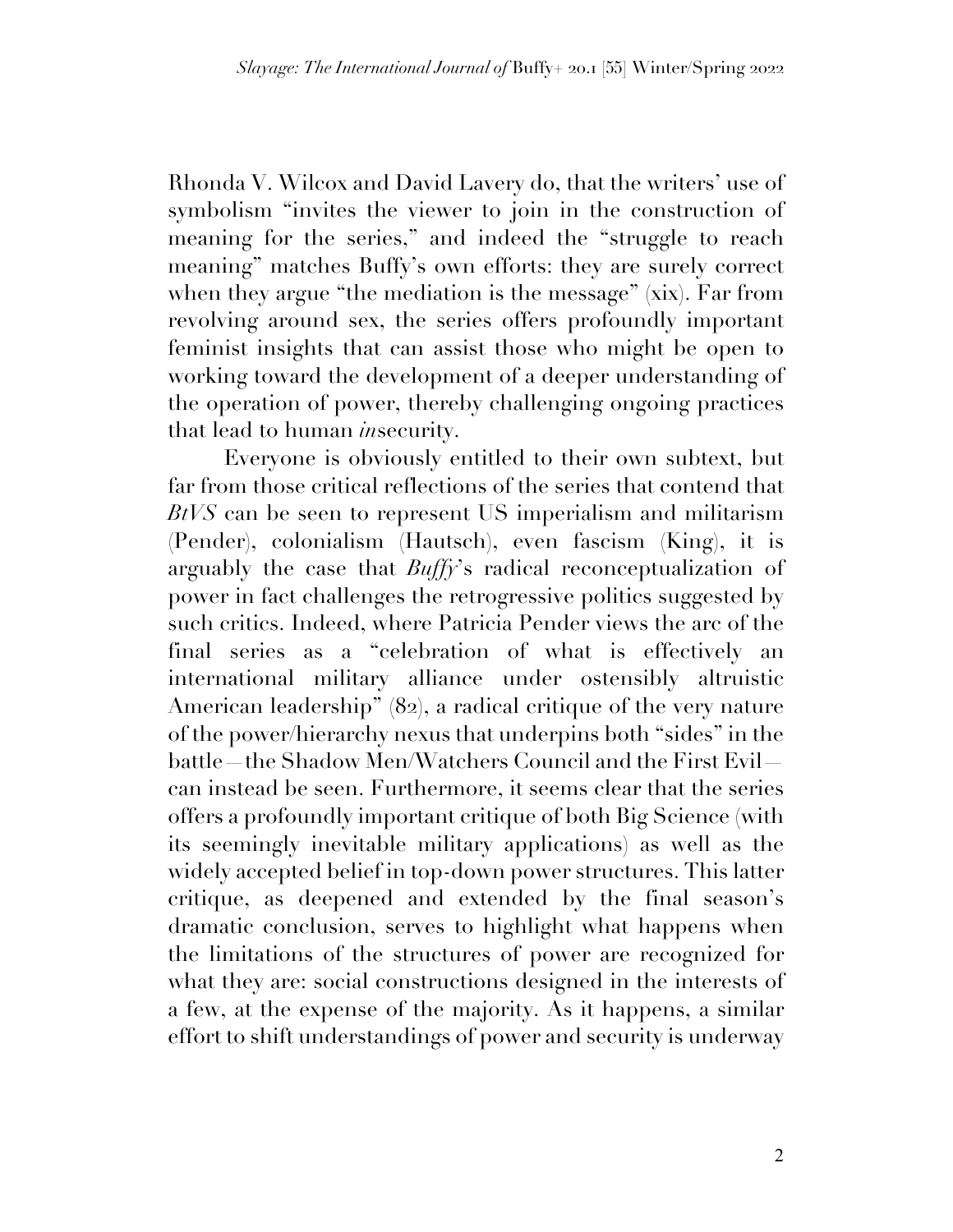in the "real world"—a concerted effort on the part of the International Campaign to Abolish Nuclear Weapons (ICAN) to expose the empty logic of state security based on the threat of use of nuclear weapons, weapons sometimes celebrated as the biggest success of Big Science. Focusing instead on shared *human security*, ICAN—recipient of the 2017 Nobel Peace Prize utilizes feminist analysis to expose the gendering of the discourse around nuclear weapons and in so doing challenges the "discursive equation of nuclear weapons with masculine strength and power" (Acheson 6). ICAN has worked diligently to recast the debate over nuclear weapons in such a way that feminist views of power come to the fore and the militaristic patriarchal structures that have so long been accepted become untenable. ICAN's views are mirrored in Buffy's wise comment "you can't beat evil by doing evil" ("First Date" 7.14, 4:42-43) and her recognition that the similarities of the two "sides" she has been conditioned to see as antitheses are in actuality similarly structured (hierarchical, patriarchal) with the goal of acquiring and maintaining power for its own sake. This provides fertile intellectual ground for scholars of global politics to consider important discursive shifts in the understanding of power and its operation.

It is my belief that we should strive for a better understanding of the ways that intelligent and thoughtprovoking popular culture can work in tandem with those (especially feminist) scholars and activists who propose alternative notions of "security." It is crucial, in my view, to recognize that, far from keeping us safe, nuclear weapons pose an existential threat to life on Earth: that they are, in a sense, the *Big Bad* threatening Apocalypse. From the first season onward, the threat of apocalypse is ever-present and provides echoes of the threat of nuclear annihilation that has been a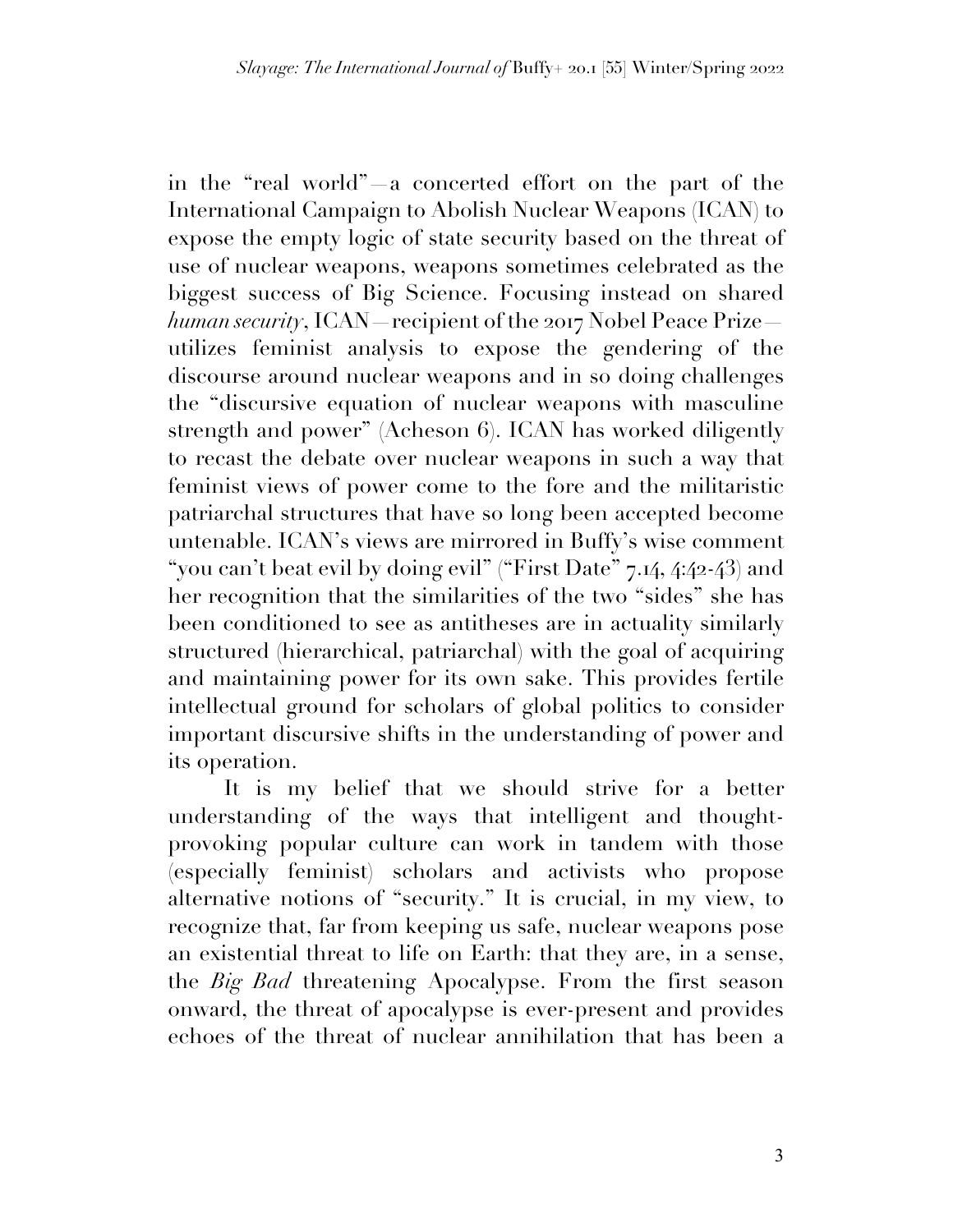central focus of international security studies since the dawn of the nuclear age. Giles's description of what would happen if the gates separating dimensions were to be successfully opened by Glory is a pretty good description of an all-out nuclear war: "Reality as we know it will be destroyed, and chaos will reign on Earth" ("The Weight of the World" 5.21 41:08-12). And *is* that a mushroom cloud rising in the distance as Dawn's blood drips down and starts to open the gates? Perhaps such a reflection can lead us to re-think the parameters of security just as Buffy was forced into a reconsideration of them in the fictional realm of Sunnydale.

Buffy's breakthrough comes when she realizes that allowing calcified, hierarchical, and patriarchal institutions to continue to define the parameters of her own power has radically constrained her ability to confront the challenges and violence generated by those same structures. Popular culture can indeed share in the important tasks of re-thinking our society in important ways. As James South argues, "the audience can come to recognize forgotten possibilities for change and action as well as develop a better understanding of the social attitudes and forces that limit our conception of what the world can be and what role the individual can play"  $(93)$ .

## **"I would love to be upstairs watching TV"2 : The Transformative Potential of Pop Culture**

Even if Buffy cannot be upstairs watching TV—because, as she tells her mother, she has to save the world "again"—the rest of us can ("Becoming Part Two" 2.22, 20:07). And the best of TV is important: popular culture matters a great deal. Such a statement is not revelatory to the readers of *Slayage*, but it is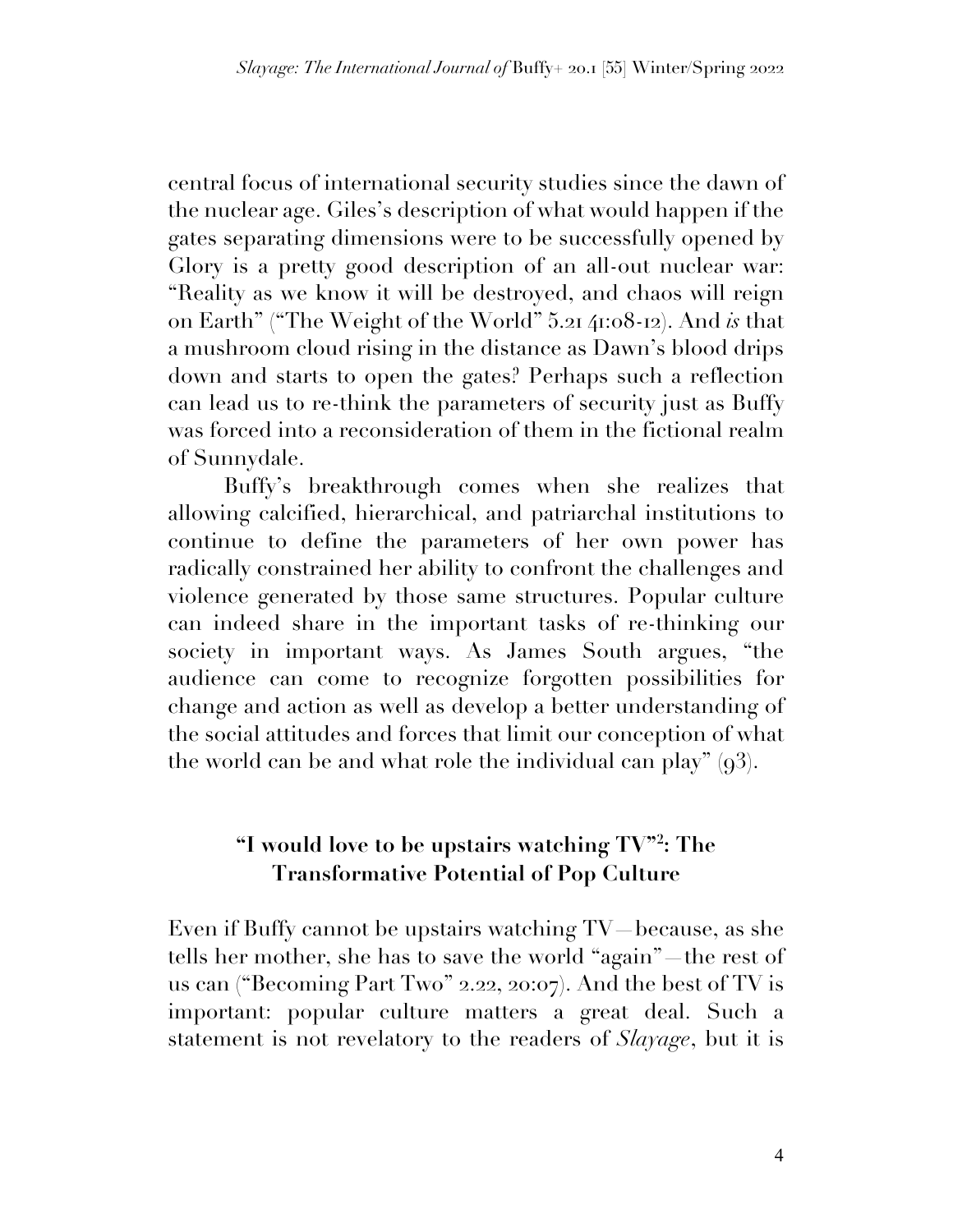worth reiterating that any fictional depiction of the world can, as Martha Bartter argues, offer a range of possibilities of action. "The very act of considering choices irrevocably alters our assumptions about ways we may act," Bartter says, "and since actions derive from assumptions […] fiction can indeed endanger the *status quo*" (169).

We can draw here on Antonio Gramsci's notion of *hegemony* to understand the passivity of people in the face of a system that does not operate in their interest. Gramsci understood that those in power use a combination of coercion (police, armed forces) alongside, importantly, consensus (built in civil society) to maintain a position of leadership. It is the latter aspect of power that is most relevant in this consideration of the influence of popular culture. Let us consider hierarchical, militarized, patriarchal systems in the context of the status quo. In order to continue operating unchallenged, the hegemonic forces need to gain support for an *ideology*, a concept which Gramsci saw as being a broad common conception of the world and not narrowly defined in the political/economic context in which it is usually used. For Gramsci, ideology is dispersed through a variety of means and becomes *common sense*, <sup>3</sup> at which point the given reality appears to be inevitable, even desirable, and therefore unchangeable. This shaping of perceived reality is powerful. But when ideas are successfully challenged, possibilities for the articulation of alternatives are presented and another world seems possible. It is my contention that popular culture plays an important role in the struggle over socially acceptable ideas. In this context, competing ideas battle for acceptance, and TV programs can either reinforce the hegemonic ideology or, alternatively, they can seek to destabilize the common sense understanding of the world. When the very idea of *patriarchy* becomes a topic of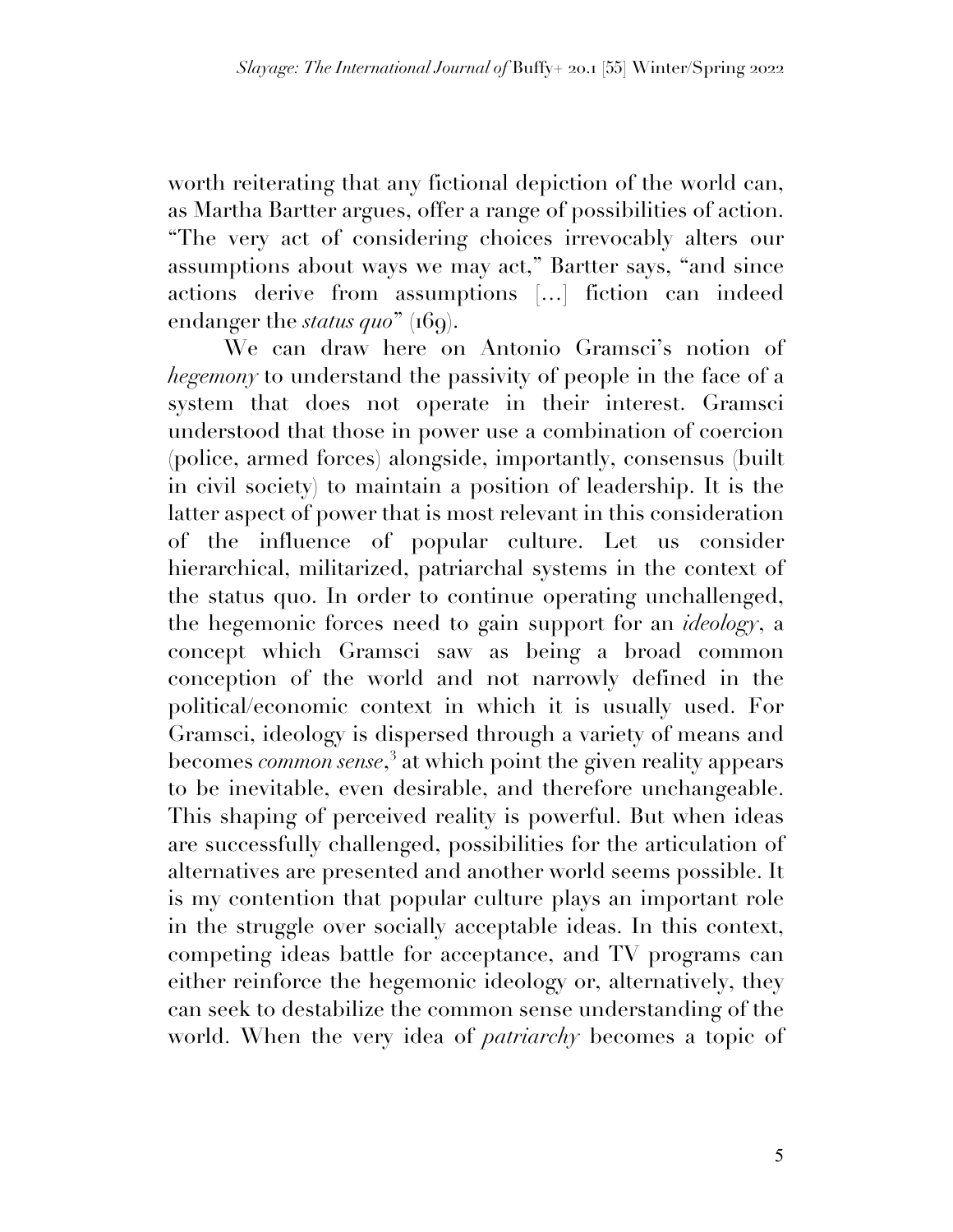reflection, the *common sense* nature of its logic begins to weaken. It is into this space that *BtVS* steps so adroitly.

Making the key point that "adult learning is not bound by educators or institutions," Christine Jarvis and Vivien Burr (166) examine the transformative possibilities of *BtVS*. Transformative education can be, they argue, "an unsettling process that challenges the existing values and beliefs that shape our responses to the world"  $(167)$ . Their fascinating empirical study provides us with solid evidence that that some TV programs can serve to "jolt people out of their habit of mind" (169). Stephanie Buus posits that popular culture "is in fact capable of inducing change in the audience—a change of mindset, a change of behavior, or both—when it comes to questions of risk and security" (401).

The transformation of Buffy's understanding of the operation of power through the seven seasons dramatizes a crucial discursive shift encouraging the audience to similarly rethink the standard presentation of what is needed to provide *security* in the face of *evil*. The radical nature of Buffy's "bloody brilliant" plan (Giles in "Chosen" 7.22, 14:51) to share the Slayer's power with others and therefore fundamentally break with the status quo patriarchal definitions of power can be seen as the culmination of a long journey toward a clarity of vision about what is necessary to transform social reality. Along the path of her journey Buffy struggles to understand the operation of power and her own role in providing security to the people of Sunnydale. There are hits and misses before she is able to break through the hegemonic view of the operation of power in pursuit of security in society. But she finally does challenge the *common sense* view of the world she had been imbued with through her immersion in society's institutions—both those which we are all influenced by (such as school and media) and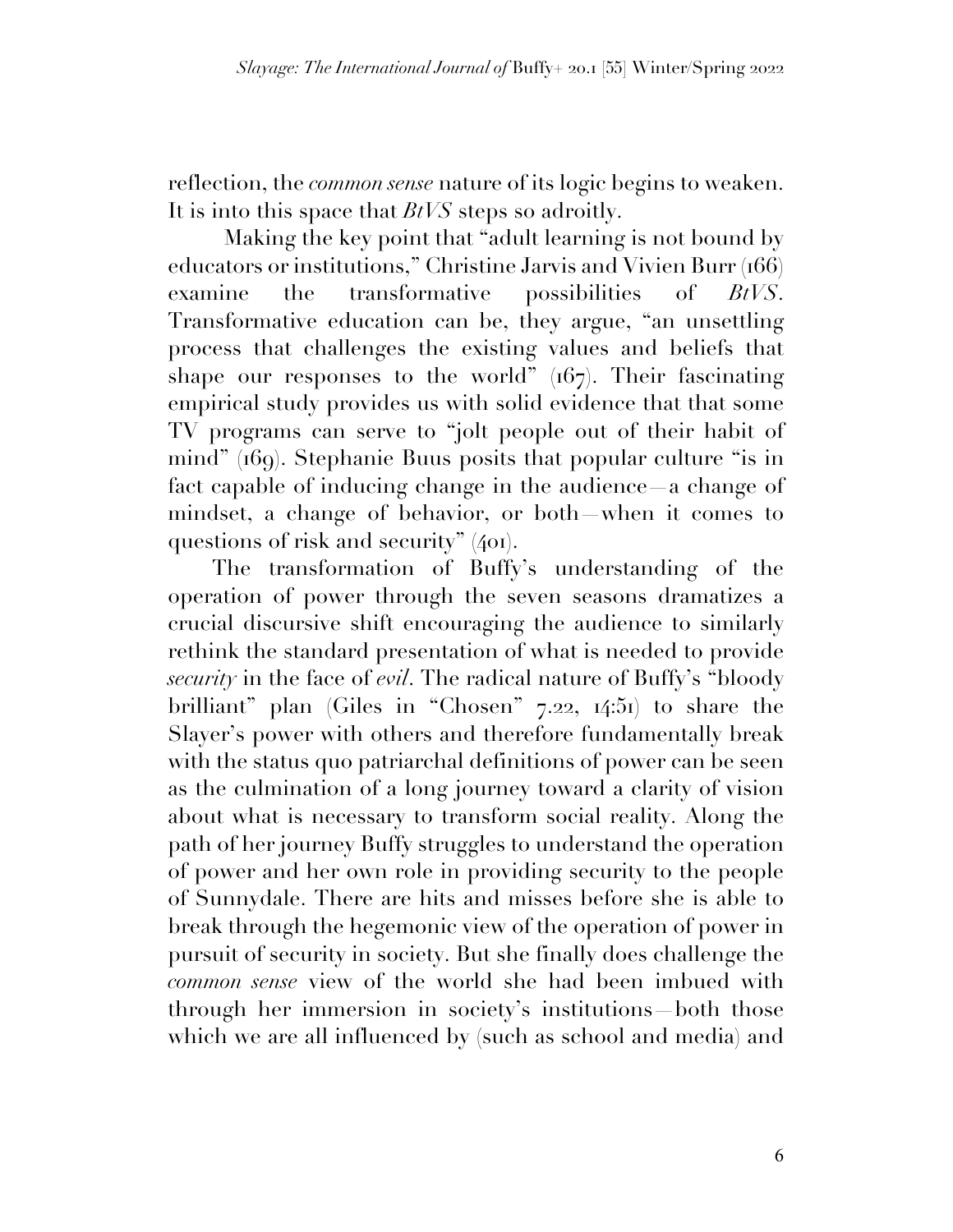the influence on her worldview by the Watchers Council and her training as the Slayer. As Richelle M. Bernazzoli and Colin Flint argue in relation to the widespread adoption of militaristic values:

those who do not necessarily have a stake in the well-being of this [militaristic] system must be somehow convinced that its health and viability is of crucial importance to their own well-being. Society as a whole must be acculturated to adopt a particular worldview and set of cultural beliefs that will generate a certain level of acquiescence to whatever it is the military is doing at any time and in any place.<sup>4</sup>  $(397)$ 

As is the case for all of us, Buffy grew up in a world in which certain ideas appear to be unchallengeable. When the concept of *security* is defined in such a way that people become and remain convinced that there is an evil *other* that must be defeated, then militaristic values are celebrated, and any challenge to them are ridiculed and rejected. In short, *common sense* ideas resist challenge. Buffy's growing recognition of the falsity inherent in the very framing of good vs. evil leads to a profound shift in her understanding of the world and, importantly, a transformation of her view of what is possible for the future.

Perhaps Buffy's challenge to deeply embedded understandings of power and security in her world can inspire us to confront the orthodoxy underpinning that dangerous oxymoron, *nuclear security*, in ours. In his classic 1960 defense of the indefensible, *On Thermonuclear War*, Herman Kahn (an inspiration for Stanley Kubrick's Dr. Strangelove) calculated that if need be, albeit "reluctantly," the United States would be "willing to envisage the possibility"—as the high but apparently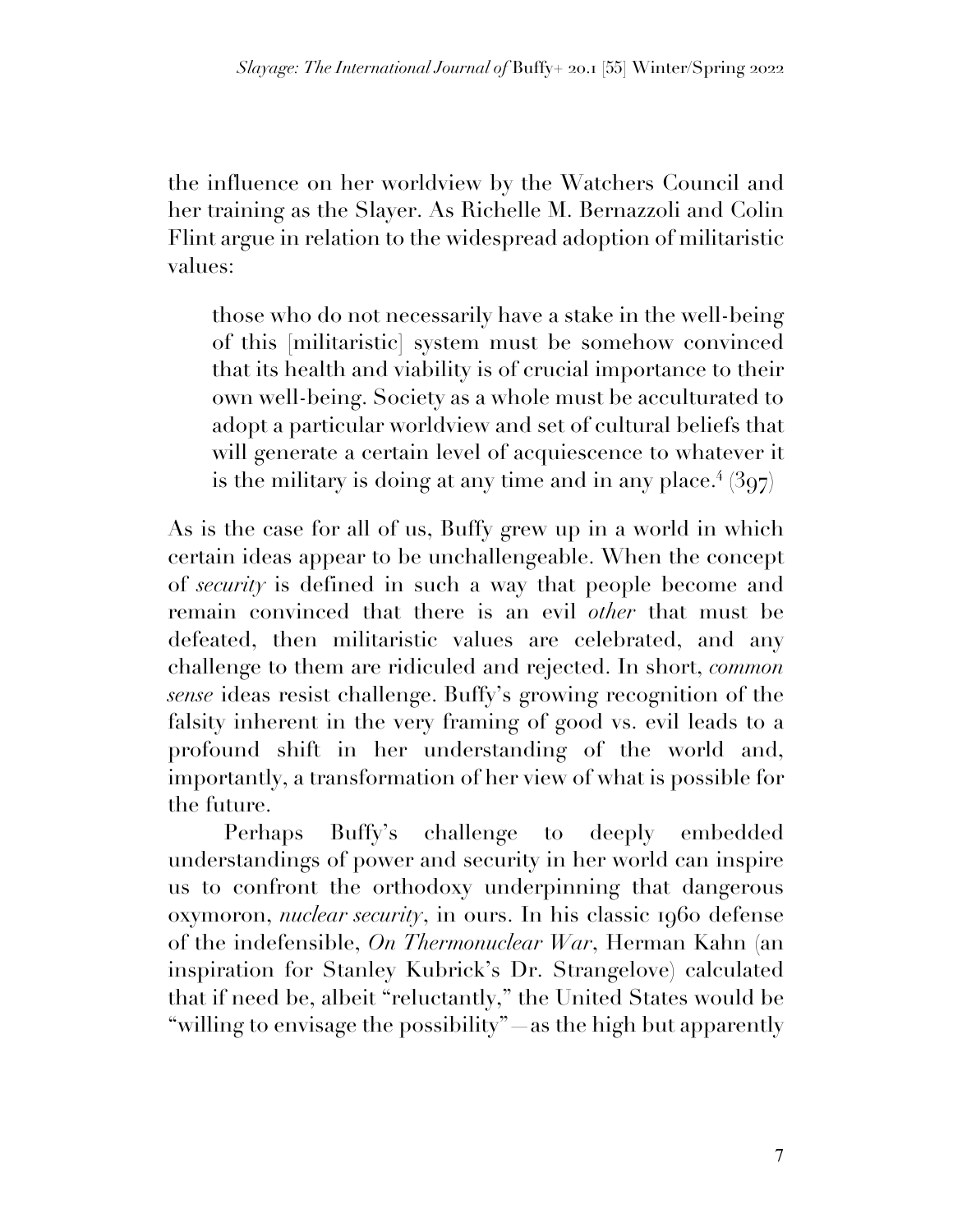not Pyrrhic price of victory—"of one or two hundred million people (i.e., about five times more than World War II deaths) dying from the immediate effects" (149) of a nuclear exchange. Taken to its psychotic extreme, this illogic led General Thomas Power, Commander of US Strategic Command (SAC) during the Cuban Missile Crisis, to famously declare at a Rand Corporation briefing on nuclear targeting: "Why are you so concerned with saving their lives? The whole idea is to kill the bastards […]. Look. At the end of the war, if there are two Americans and one Russian, we win." "To which," Martin J. Sherwin writes in *Gambling with Armageddon*, "the briefer responded, 'Well, you'd better make sure that they're a man and a woman'"  $(36q)$ .

Both the depravity of the general's statement and the wit of the briefer's response are worthy of *BtVS*'s sustained investigation of the apocalyptic tendencies at work beneath the polished surface of modern society. And while there is no evidence that the women at the forefront of ICAN and associated organizations—notably the Women's International League for Peace and Freedom (WILPF)—have been inspired by *BtVS*, it is nonetheless the case that the more we encounter powerful challenges, including in popular culture, to the longstanding, deeply embedded notions of what precisely constitutes power and security, the easier and more logical it seems to be to construct alternatives to the status quo. If we see repeated challenges to the accepted definition of power built on threats, domination, and state security by positive depictions of power being re-defined in terms of mutual enablement, power sharing, and human security, then it becomes much harder for those who continue to advocate for the continuance of the existing system to define the rules of the game. Indeed, it is fair to say that when popular culture challenges hegemonic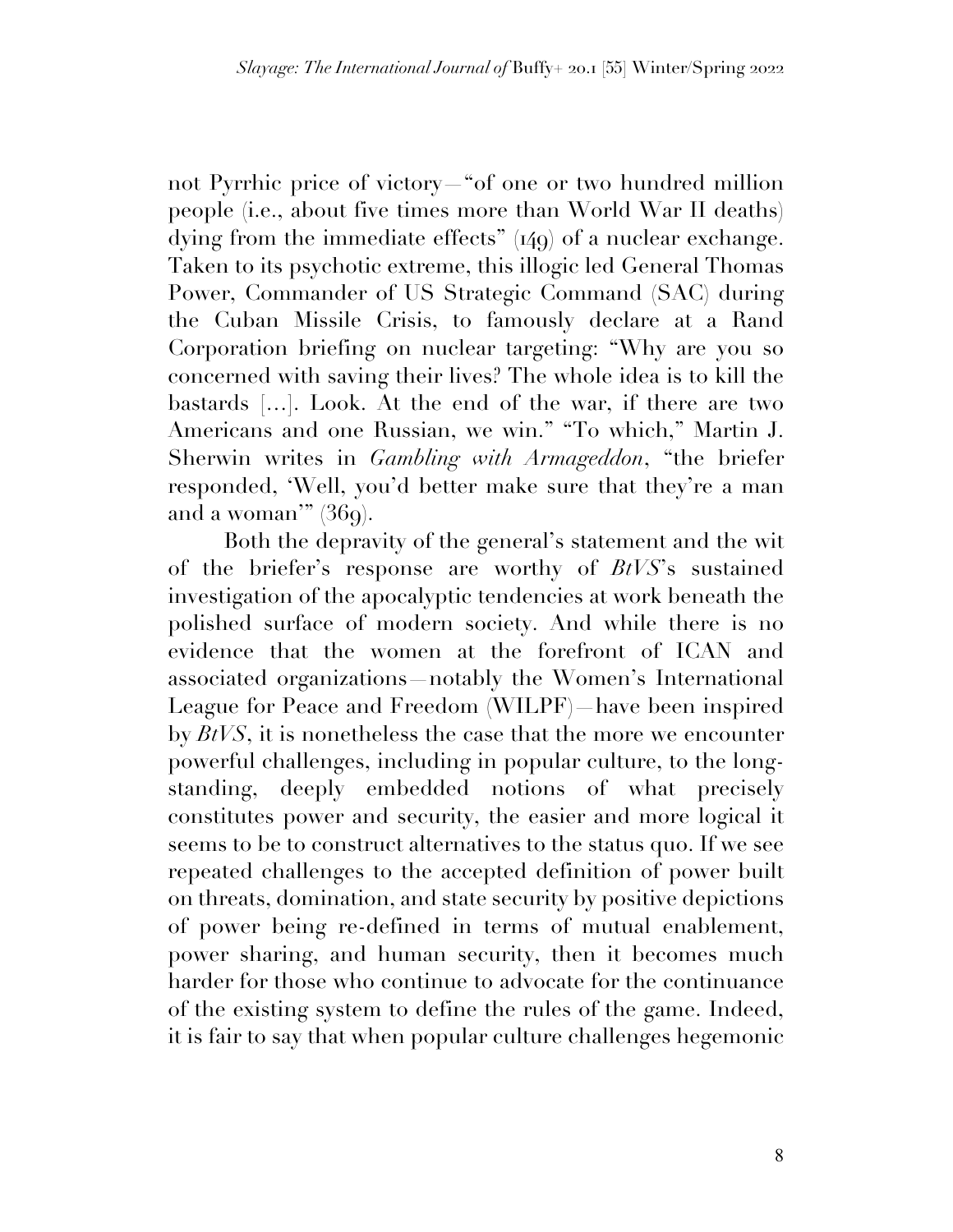ideas central to the structures of power, even small cracks can create openings for alternative ideas. In short, the efforts to challenge the logic of state security based on nuclear weapons at a discursive level might well find a more receptive audience if the basic security and power logics have been—and are being—challenged in the realm of popular culture.

Buffy struggles to understand her own role and the extent to which her singular role as Slayer fits in with an acceptance of assistance from her close-knit circle of friends. Buffy's challenge to hierarchical notions of power—best exemplified by her dealings with the Watchers Council—leads her to a more general challenge of patriarchal notions of power. This critique, coupled as it is with an interrogation of instrumental rationality, leads in the direction of another subtext: the indictment of militarism in general and nuclear weapons in particular. It is on the critique of secretive, state-sanctioned, military science that we now focus.

## **"It was an experiment"5 : Instrumental Rationality and the Power of Military Science**

Before nuclear weapons—and the diabolical doctrine of Mutually Assured Destruction—came the secret scientific Manhattan Project, established at Los Alamos, which sought to manipulate the natural world at the atomic level in order to build a superweapon. The argument then, as now, is that nuclear weapons are desirable because they provide security and serve to combat evil. The ongoing acceptance of the lie that the use of nuclear weapons in 1945 "saved lives"<sup>6</sup> demonstrates clearly that the perpetuation of hegemonic *common sense*  continues to shape and define the structures, practices, and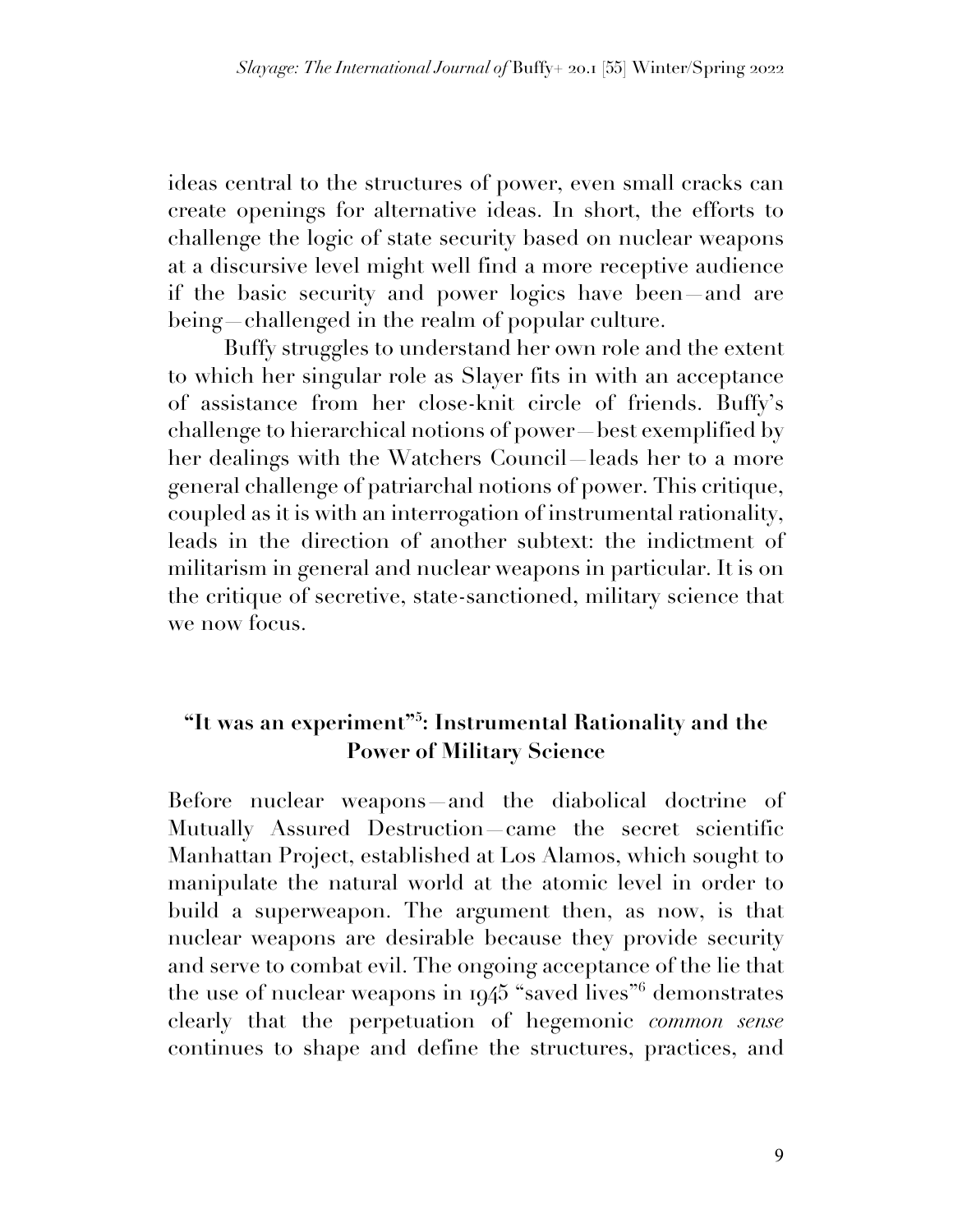goals of those in control. There is a great deal in *BtVS* that presents an important critique of both the instrumental rationality underpinning Big Science and the militaryindustrial imperative of creating ever bigger, *better* weapons human-demon hybrid super-soldiers in the case of the Initiative that helps to establish the importance of Buffy's resistance to *common sense* notions of good vs. evil, hierarchical power relations, and the more general concept of our *security* in the modern age.

Jeffrey Bussolini's exceptionally interesting 2005 article "Los Alamos Is the Hellmouth" presents the clear similarities of Los Alamos and Sunnydale: his awareness of the parallels stems from deep personal knowledge of the former and his fascination with the latter. Bussolini makes clear the myriad practical similarities between the two towns, everything from the population to the number of churches (43) and Starbucks outlets (1). But the real strength of Bussolini's insights comes as he focuses on the "Initiative" and points out that not only were both scientific projects highly secret covert military operations staffed by University of California faculty members but that the "fabric of the universe itself is at issue in the Buffyverse and Los Alamos" (¶14). Bussolini ably explores the show's critique of the ethics (or, in actuality, the lack thereof) of a state utilizing science and technology in such a way that democracy is subverted and the state becomes the evil it claims to be resisting. Bussolini concludes his reflections by positing that the similarities between the two locations "makes Buffy's ethics and philosophy of life relevant to reflection on the nuclear age and its ongoing threat to us" (¶34).

In her fascinating consideration of the Initiative alongside Mary Shelley's *Frankenstein*, Anita Rose notes that in the case of *BtVS*, "the hubris and arrogance of science is taken for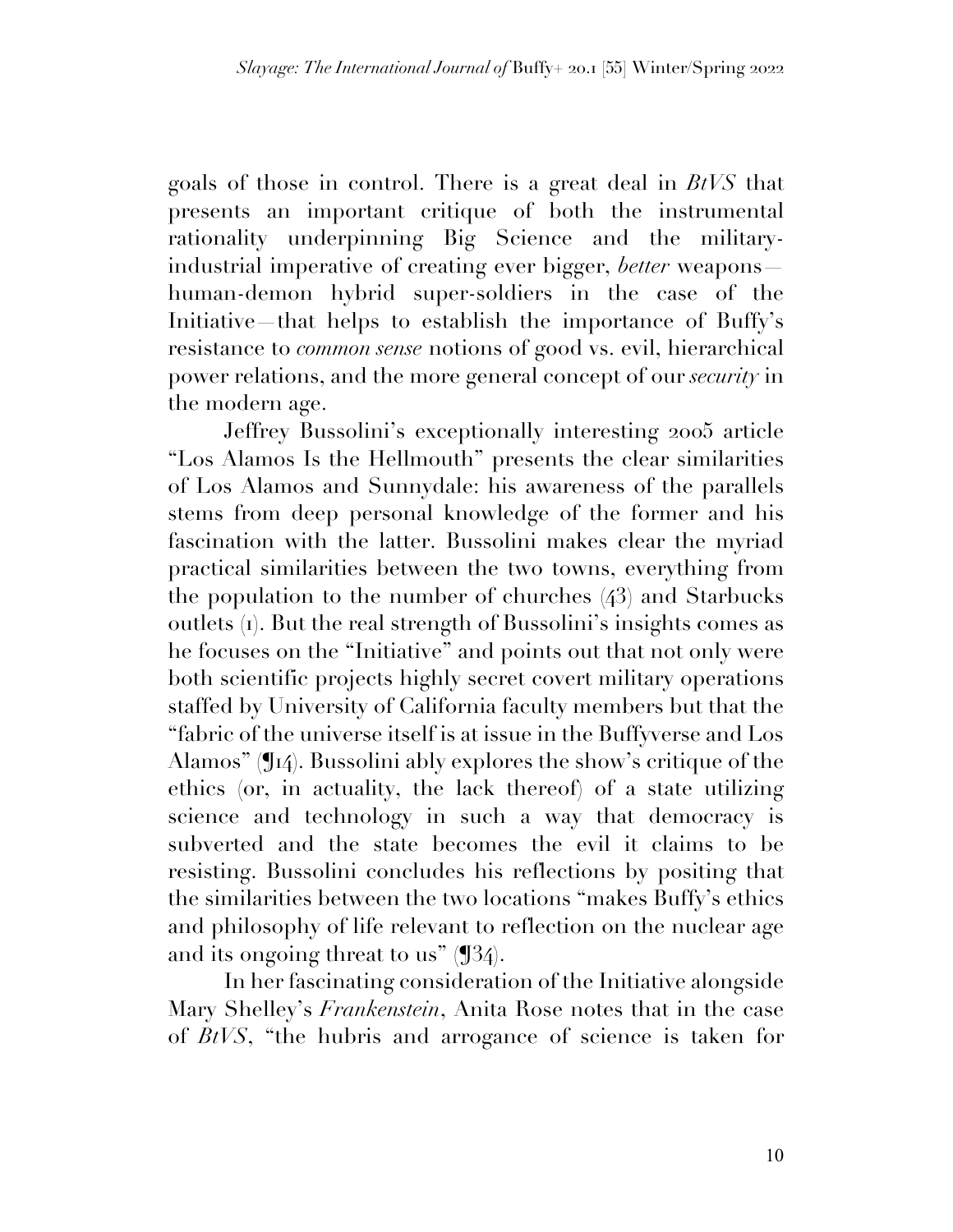granted, and a thoroughly modern fear is added: that of the 'military industrial complex' and its potentially unholy alliance with the academy." Of course, as Rose points out, the university serves as a "breeding ground for the amoral pursuit of knowledge" in Shelley's novel, and in *Buffy* the "site for experimentation is a secret military operation" (137). Andrew Aberdein views the Initiative as a "broad parody of the 'big science' of the military-industrial complex" (84). Such satire, however, has the serious intent of dramatically illustrating the reductionist mindset—the clinical depravity and valorized violence—at the core of that complex.

To illustrate the Initiative's seemingly clear superiority, its leader Maggie Walsh scornfully compares its methods—"we use the latest in scientific technology and state-of-the-art weaponry" to the Slayer's: "[Y]ou, if I understand correctly, poke them with a sharp stick" ("A New Man" 4.12, 6:15-23). The task at hand seems morally clear: using science to slay demons (in Sunnydale and beyond). So common is this sense of superiority that those employed by the Project, unsuspicious what else might be going on at the lab, are comfortable with both the *need-to-know* basis of the research and the hierarchical power structure of the organization. This was also true of the most iconic American Initiative of all, the Manhattan Project, where only a tiny, elite fraction of the tens of thousands of people involved in its many labs and factories knew precisely what they were building. Just as those working on the Manhattan Project believed they were doing something positive for the war effort, so Riley and his soldier pals believe they are delivering demons or, rather, "Hostile Sub-Terrestrials" (Riley, "Doomed" 4.11, 1:36)—to the Initiative cells so they can be studied in order to better combat them. Walsh's secret project, in the words of the chair of the "Council" reviewing the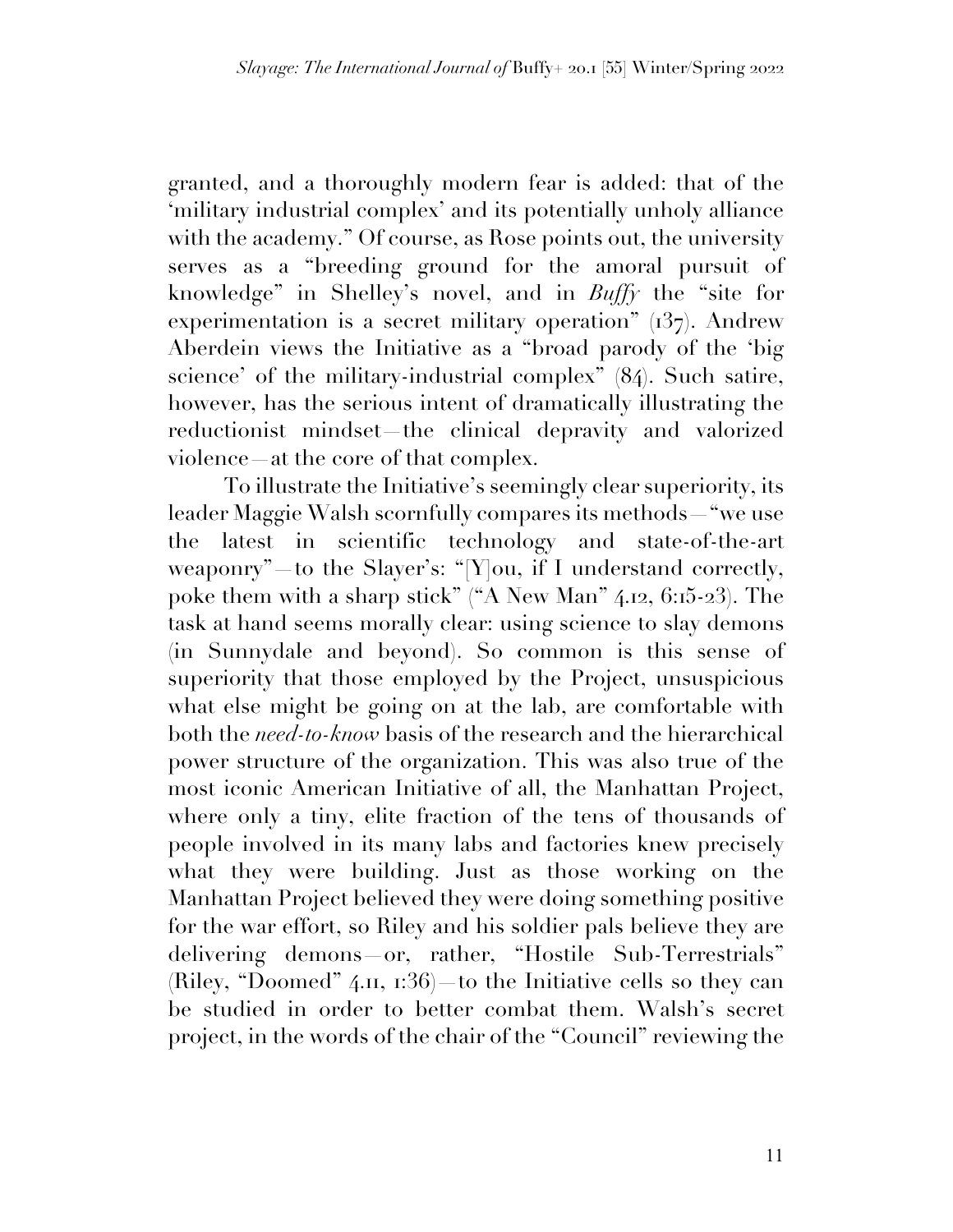failure of the program, "represented the government's interest in not only controlling the otherworldly menace but in harnessing its power for our military purposes" ("Primeval" 4.21, 40:42-51). In short, the effort was to create a super-soldier, a super-weapon if you will, that could lead to a superior fighting force to be utilized far beyond the environs of Sunnydale's Hellmouth. Adam, with his uranium core power source, was the prototype and, as Madeline Muntersbjorn notes, Willow's suggestion to work a "uranium extracting spell" links this to the Manhattan Project. "We have yet to experience" Muntersbjorn argues, "the full blowback from that Initiative's monster" (100).

It is worth noting that nearly twenty years after the show's conclusion, an era of *killer robots*, harnessing exponential progress in artificial intelligence (AI) and machine learning, is rapidly approaching, and has become a major new focus of concern in the global disarmament community (led by an international "Campaign to Ban Killer Robots" partly inspired by ICAN, and with a similar feminist-humanitarian ethos). As law professor Frank Pasquale wrote in *The Guardian*, the idea of regulating rather than abolishing such technology is almost certainly "unrealistic, and all too likely to support dangerous fantasies of pushbutton wars and guiltless slaughters": the very fantasies of invincibility beloved and pursued by the Initiative in its twisted crusade against evil.

And it is worth remembering that the work being conducted under the auspices of the Initiative originated in Nazi science. When Spike awakens in an Initiative cell, he wants to know who has brought him to this lab: "the government? Nazis? major cosmetic companies?" ("The Initiative" 4.7, 6:54-57). We need only to consider a flashback that appears in season five of *Angel*, when we see Spike, in a Nazi uniform, revealing that Nazis have been attempting to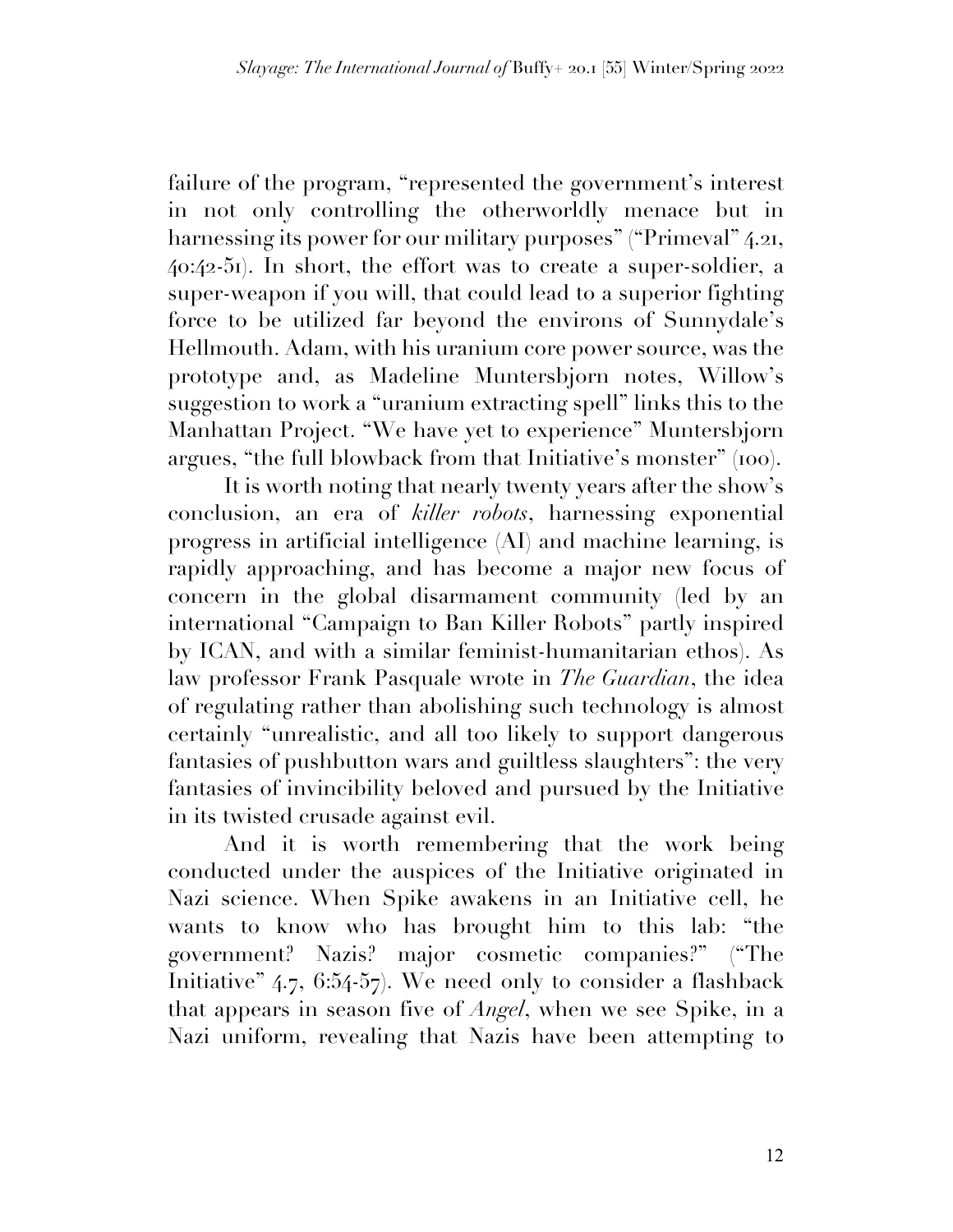create an invincible army by studying vampires ("Why We Fight*" Angel* 5.13). Including the origin story of the supersoldier project is inspired, as it succeeds in sharpening the critique of reductionist science. This story challenges the viewer to recognize that it is the inherent violence of the instrumental rationality at the heart of the typical application of the Western scientific method—not which side is applying it that is problematic. The argument that scientific inquiry utilizing western reductionist method is simply seeking objective knowledge is also called out. Toby Daspit has pointed out that Riley offers a "trenchant critique of modernist ethics" when he tells Adam, "She made you *because* she was a scientist." ("Goodbye Iowa" 4.14, 36:46-47. As Daspit says, "the will to mastery intrinsic in modernist scientific inquiry is itself dangerous. Adam simply personifies that danger" (122). One might be tempted to add that Maggie Walsh's "will to mastery" led her to justify altering Riley and the other soldiers without their knowledge or consent. The immorality of this action is set alongside the mistreatment of other beings (demons, vampires, etc.) to demonstrate the lines that are crossed when one accepts no responsibility for the uses of scientific investigation. South is correct, then, to point out that "there is present in *Buffy the Vampire Slayer* a real worry about the uses of technology and the ways in which it can dehumanize humans […] technology provides a means to the ends of those who would subjugate humanity" (98). This "worry" is, as we shall see, the recognition of the foundations of evil that will lead Buffy to her transformational shift to a new understanding of power and security.

The emphasis in this paper and in the show's presentation of the Initiative—is firmly on Big Science, particularly military-industrial megaprojects in the service of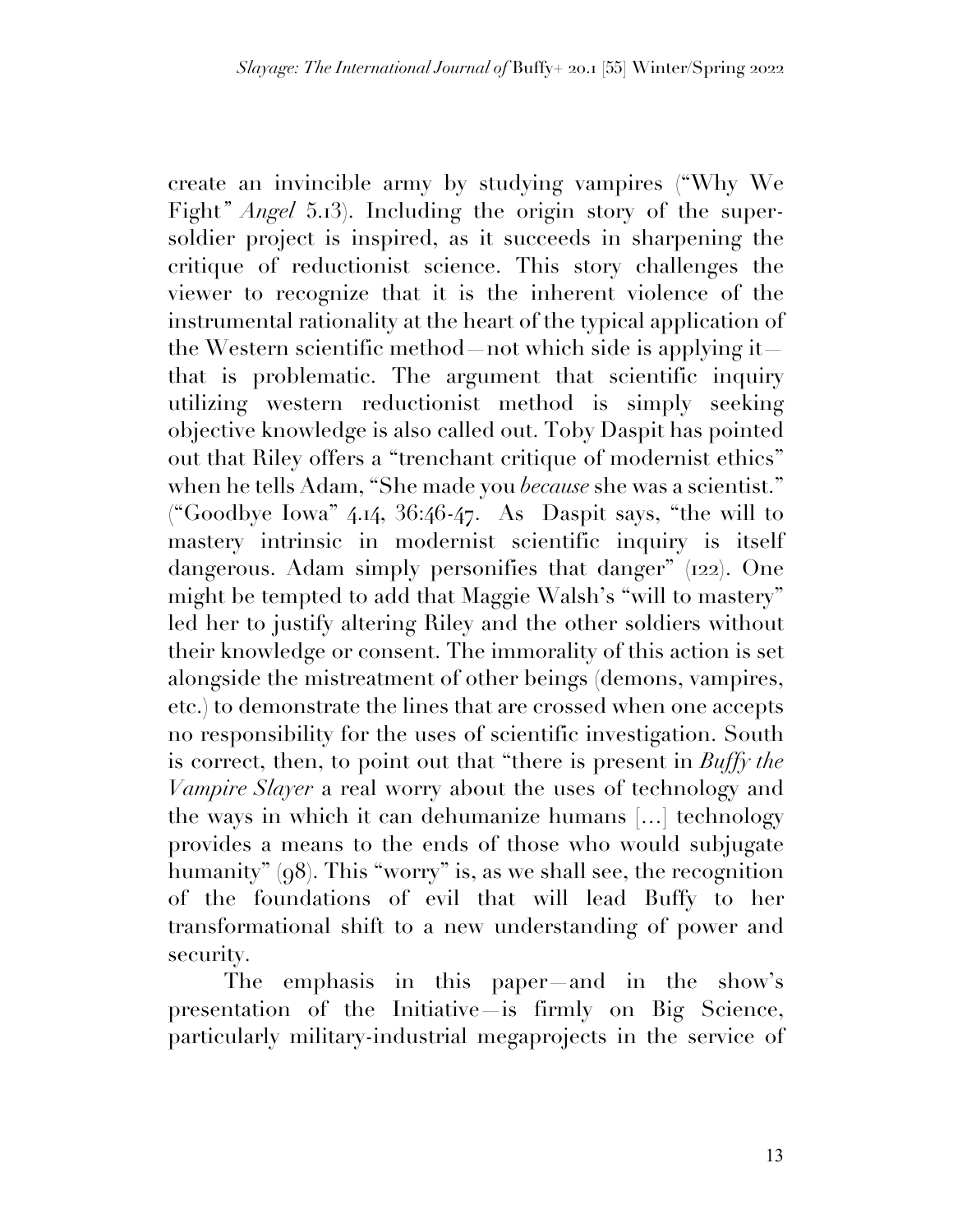the state (capitalist or socialist). Not all western science, of course, inhabits this 'Frankenstein' territory or is Faustian in its pursuit of illimitable powers (to create or destroy). That *desire*, however, is inseparable from what Theodore Roszak calls, in *The Gendered Atom*, "the sexual psychology" of a science whose "theories, methods, and sensibilities" have been "maledominated through and through" (14) for much of the last four hundred years. Seen in this stark but true light, the Manhattan Project was an apotheosis, not an anomaly: the explosive climax of a concerted bid—through what Vandana Shiva (213) calls the methodical "violence of reductionist science"—to master matter and remake the world. Neither Roszak nor Shiva, nor the many other scholars adopting a similar basic stance, would argue that all fields and strands of western science share a collective guilt or stand revealed as a monolithic 'Big Bad.' Science, indeed, has a major role to play (and is playing it) in exposing the monstrous consequences (for example to the climate) of industrialism, militarism, and nuclearism. Science is a social and conceptual terrain, a contested and evolving space, but part of what needs to shift in that terrain is the persistent, patriarchal paradigm—'Man's' right to subjugate nature—still at the reductionist heart of much of its practice.

While Big Science, with its capacity to slay us all, forms an important backdrop to the show, it is sometimes hard to detect this thematic background radiation in the foreground plot and action. Sunnydale both is and is not Los Alamos: Los Alamos is always there but, much like the vampires and demons themselves, often more in the shadows than the sun. A lot else is happening, but *power* is inevitably there, ever-present if not always visible, and it is precisely the operation of different types, exercises, and structures of power that the show consistently probes and teases.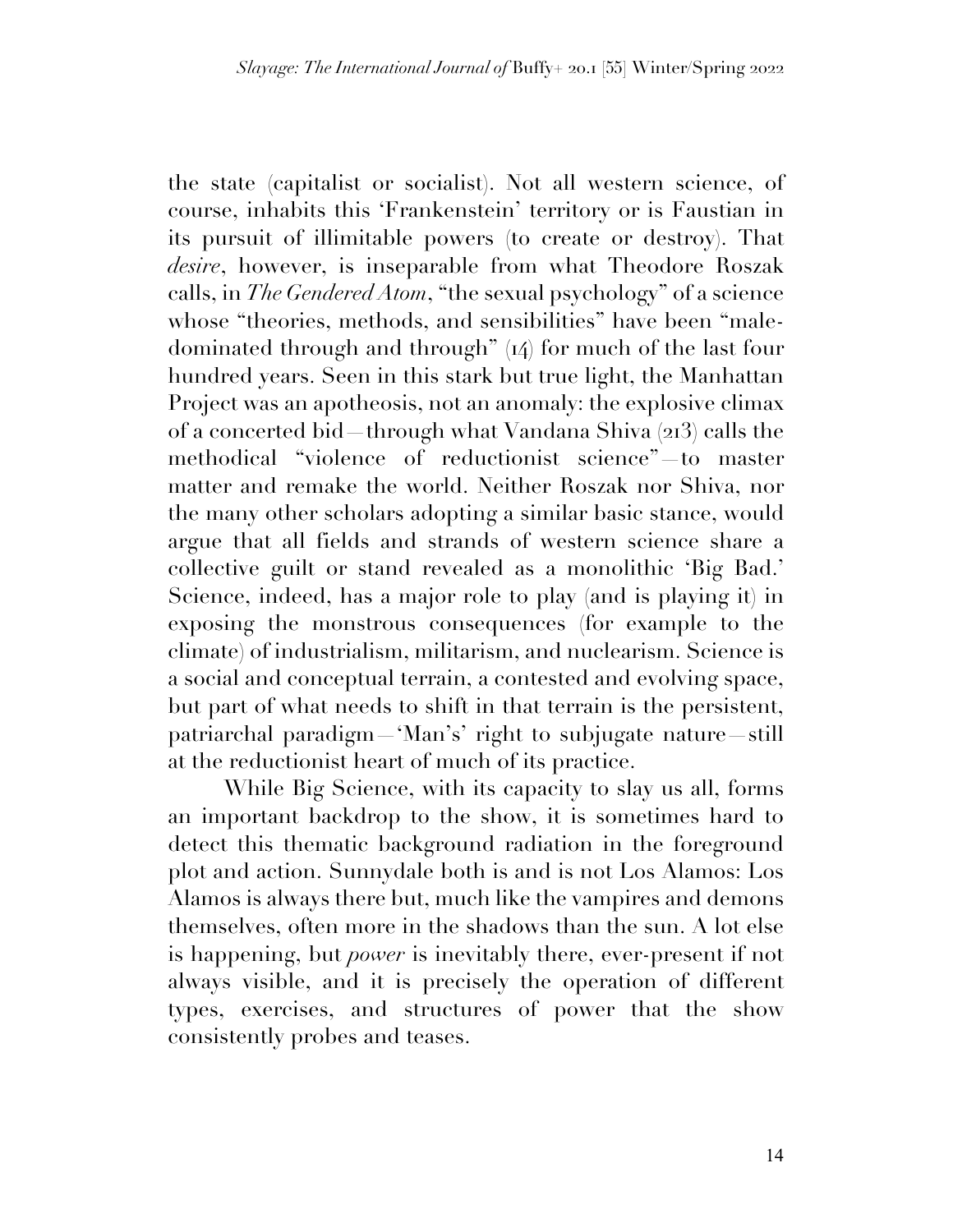## **"You could never hope to grasp the source of our power"7 : Challenging Common Sense**

The manner in which Buffy understands her power—and her role as the Slayer—shifts throughout the series. There is an ongoing tension between her belief in the necessarily lonely role as the "chosen one" and her recognition of the need for assistance from her friends in the struggle against those "forces of darkness." Initially, the assistance her friends offer is limited: they want to help and she (oftentimes) reluctantly lets them. Through the arc of the program's narrative, this interaction changes dramatically.

Despite her various disagreements with those in positions of power, Buffy tries to conform to the rules of the institutional structures within which she finds herself. For example, although she struggles against some of the conventions established by the Watchers Council, it takes her a long while before she understands that they need her more than she needs them. Similarly, Buffy is willing to join the Initiative even if she feels the need to ask more questions than Maggie Walsh believes to be acceptable. For their part, both Travers at the Council and Walsh at the Initiative see her as a threat. Buffy eventually realizes that the very nature of the accepted operation of power in these hierarchical structures is not only an obstacle to success in her mission but sum and substance of what must be fought against.

The necessity of working together as more of a team becomes crucial in the fight against Adam, and the plan develops as a result of Xander's throwaway comment that "all we need is combo Buffy" ("Primeval" 4.21, 19:23-24). The "logic" of the melding of the strengths of Xander, Giles, Willow, and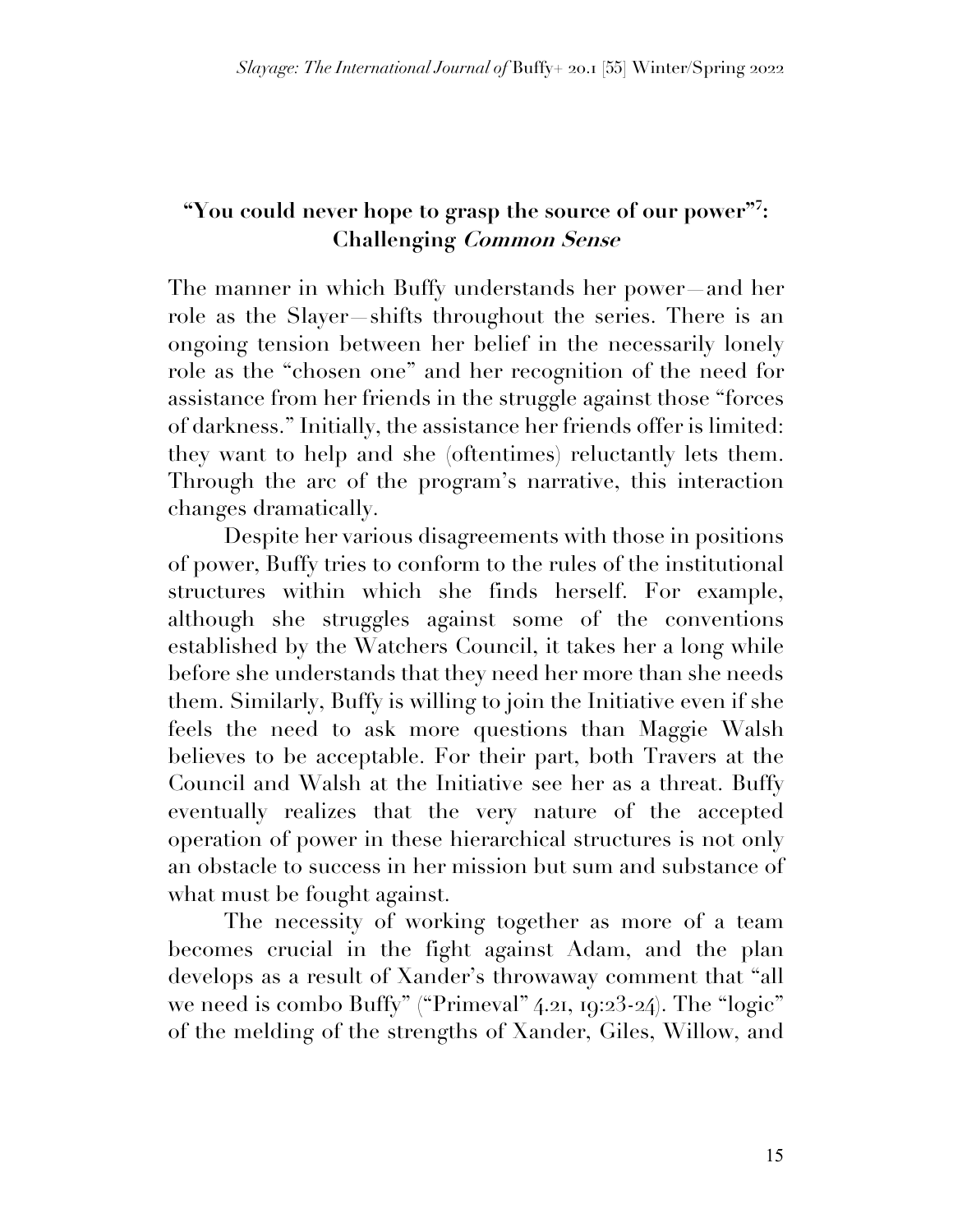Buffy leads to Adam's defeat when she successfully stops him by ripping the uranium core from his chest.

In the subsequent episode, all the participants are visited by the First Slayer. In assessing their dreams, Giles proffers the explanation that "somehow our joining with Buffy and invoking the essence of the Slayer's power was an affront to the source of that power" ("Restless" 4.22, 41:19-26). Indeed, the First Slayer admonishes Buffy for not working alone: "No friends! Just the kill. [...] We are alone!" ("Restless" 4.22, 39:24-27). Buffy has most certainly broken the rules but, as Richardson and Rabb point out, she has found that her "power can be enhanced by befriending others" and that it is because of the assistance of her friends that she "has lived more fully, fought longer, and, arguably, accomplished more than Slayers of the past" (74).

It is in the final season—when Buffy makes a major breakthrough, allowing her gut-level resistance to patriarchal hierarchy to come into clear focus—that the transgressive nature of the show's radical challenge to orthodox notions of power becomes dramatically evident. As Kevin Durand argues, Buffy's recognition not only of the true patriarchal nature of the Watchers Council but the entire conflict between it (with the Slayer as its instrument) and the First Evil (with Caleb as its instrument) is not a fight between good and evil at all. In fact, there is a daringly direct equivalence between them. As Durand points out: "While the Shadow Men try to reinstitute the hierarchical system of patriarchy that is now revealed as no better than the 'evil' it seeks to fight, Buffy has gained not brute power but knowledge" (180). And it is with that knowledge that she seeks to think anew the operation of power. Again, Durand:

Only after the Shadow Men showed her the vastness of the army arrayed against her, could Buffy have the epiphanic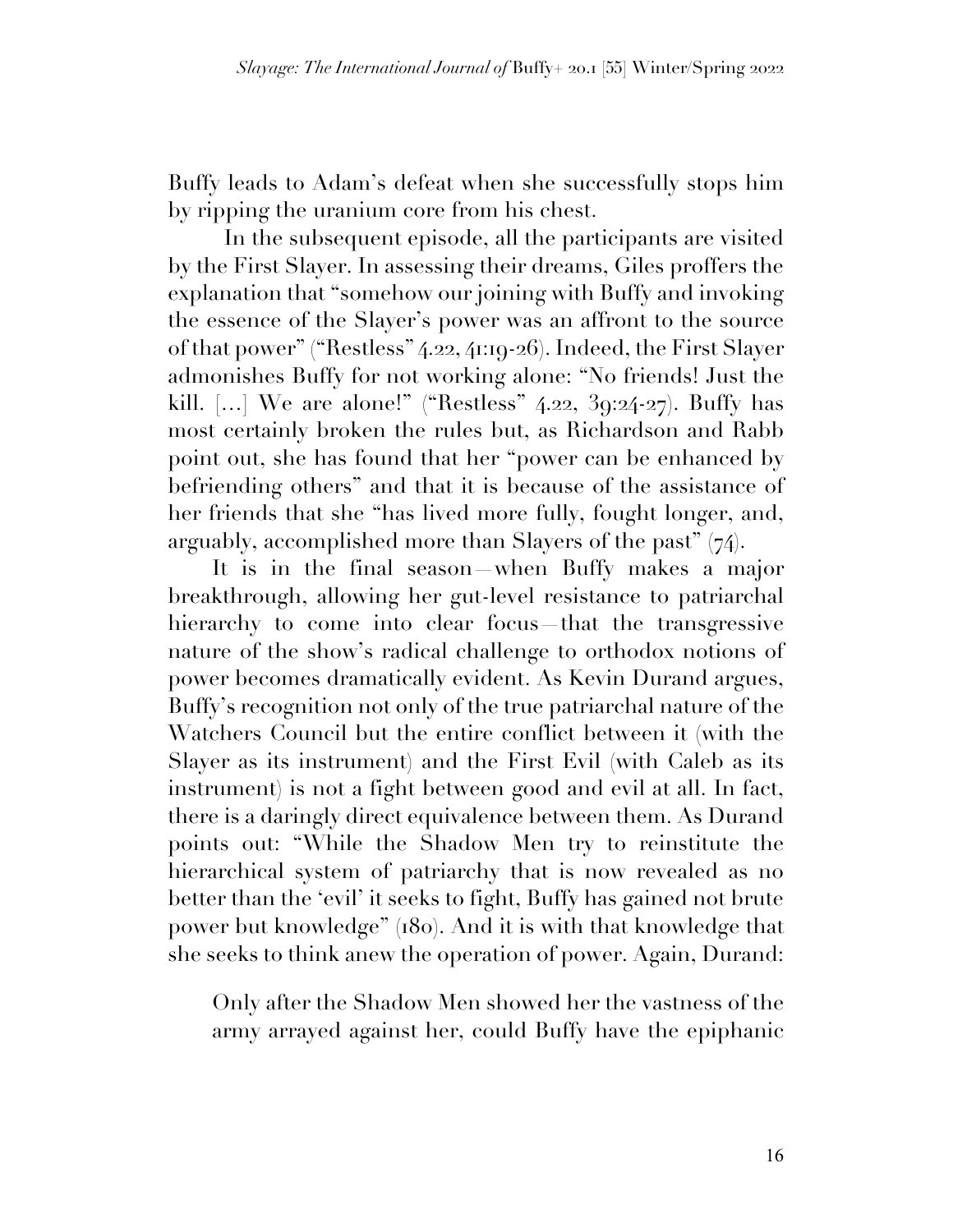moment that reveals that the entire power structure is flawed; that the Shadow Men and the First are essentially of a piece, and that only through radical shared power (and knowledge), can a system that is built on the patriarchal oppression of women be overthrown. […] For Travers, for the First, for the Shadow Men, for the Council, for Caleb, power is something that is accumulated and wielded like a hammer. For Buffy, power, she is coming to see, is something that is shared and thereby multiplied. (180-181)

Buffy has been on the edge of a deeper understanding of patriarchal power all along. As Durand notes, the "structure and implementation of power" has been used in a consistently patriarchal way by the Master, the Mayor, Adam, Glory and in each and every case, they were defeated "through a joint empowering of others beyond the one with 'obvious' power" (182). But it is not until she makes the leap from seeing the world through the lens of *good vs evil* that the key recognition dawns, namely that it is the patriarchal structures with their commitment to dominating power that must be overcome:

It is not that Caleb is one of the "bad guys"; rather, it is that through Caleb we see that the "good guys"—the Watchers Council, the Shadow Men—are also the "bad guys," perhaps deluded by their own self-importance, but all of a piece nonetheless. They are all part of a patriarchal power that is fundamentally corrupt at its core […]. Whedon presents a masterful critique of "the forces of good," even more damning that the critique of the forces of Evil. The kernel of this critique is that patriarchal, hierarchical structure and exercise of power, whoever wields it and to whatever purpose to which they lay claim, is itself merely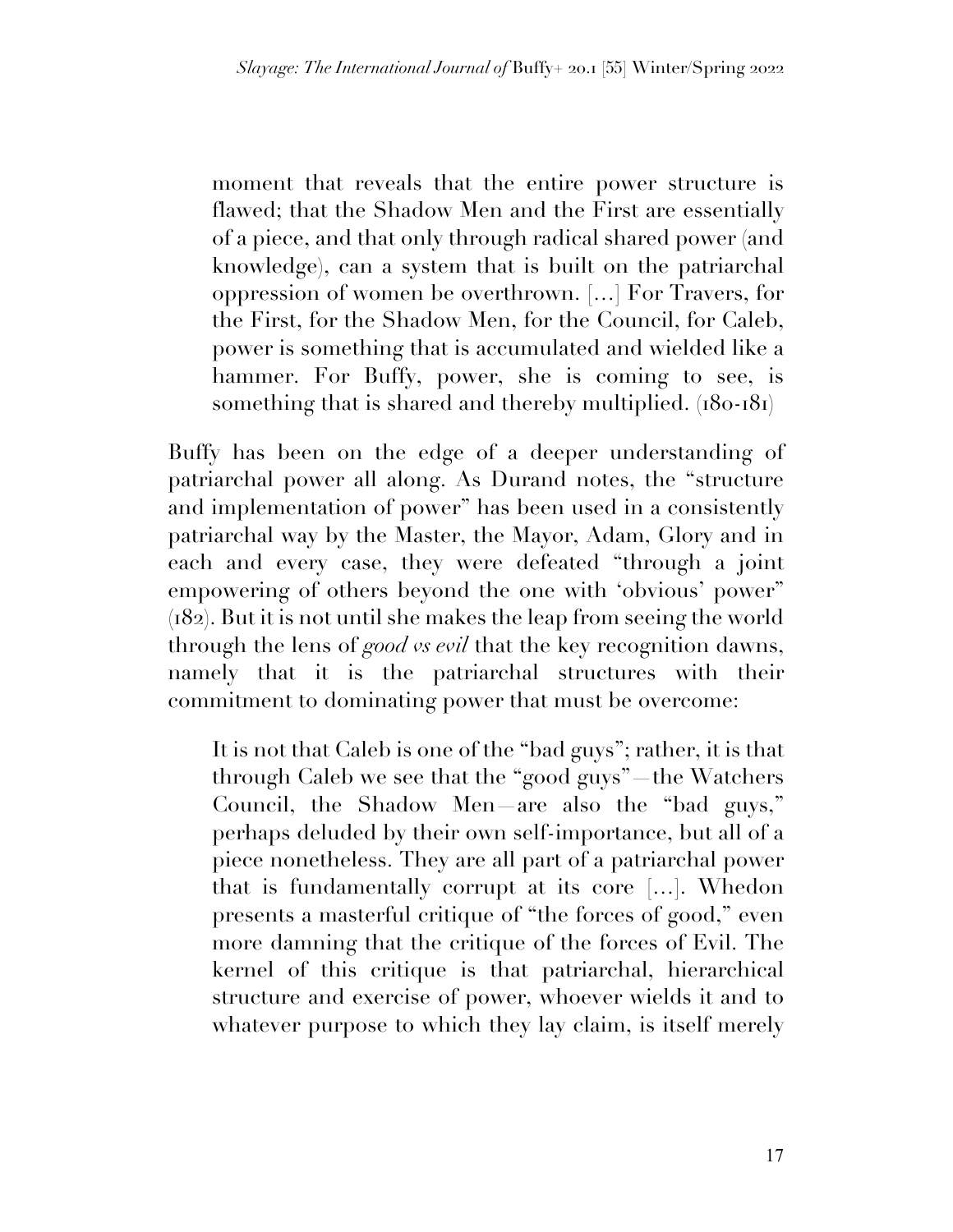an expression of the power of darkness, the First Evil. (Durand 184)

It is worth pausing for a moment to consider why it is the case that Buffy continually overcomes the "Big Bads" with help from others but fails to challenge the *common sense* understanding of power. Despite eventually having challenged the hierarchical structures of both the Watchers Council and the Initiative, Buffy's own actions have continued to reinforce the same security logic. She inhabits the military role repeatedly, uses the language of being in command, and posits that "democracies don't win battles. It's a hard truth but there has to be a single voice" ("Empty Places" 7.19, 36:11-12). What accounts for this apparent inability to break the habit of hierarchical control? It is important to recognize the ways in which we all absorb the *common sense* understanding of how the world works, and *BtVS* leads the viewer through season after season where the main characters come close to recognizing that there is something fundamentally wrong but cannot quite put their finger on it. The patriarchal understanding of the *power to dominate and control* is woven tightly throughout our understanding of state security and, in turn, our own security. It is precisely because Buffy's understanding of her role as Slayer is to provide security to the people of Sunnydale that she has a difficult time in breaking free from what Lorraine Dowler defines as militarism—"the attitudes of a society about military effectiveness" (491) that we have been indoctrinated in a manner that serves status quo interests. Buffy struggles to break this, shall we say, habit of mind precisely because the ideas underpinning the narrative of security are maintained through their constant repetition and re-enactment, including by her own actions. She must realize the depth of the deception before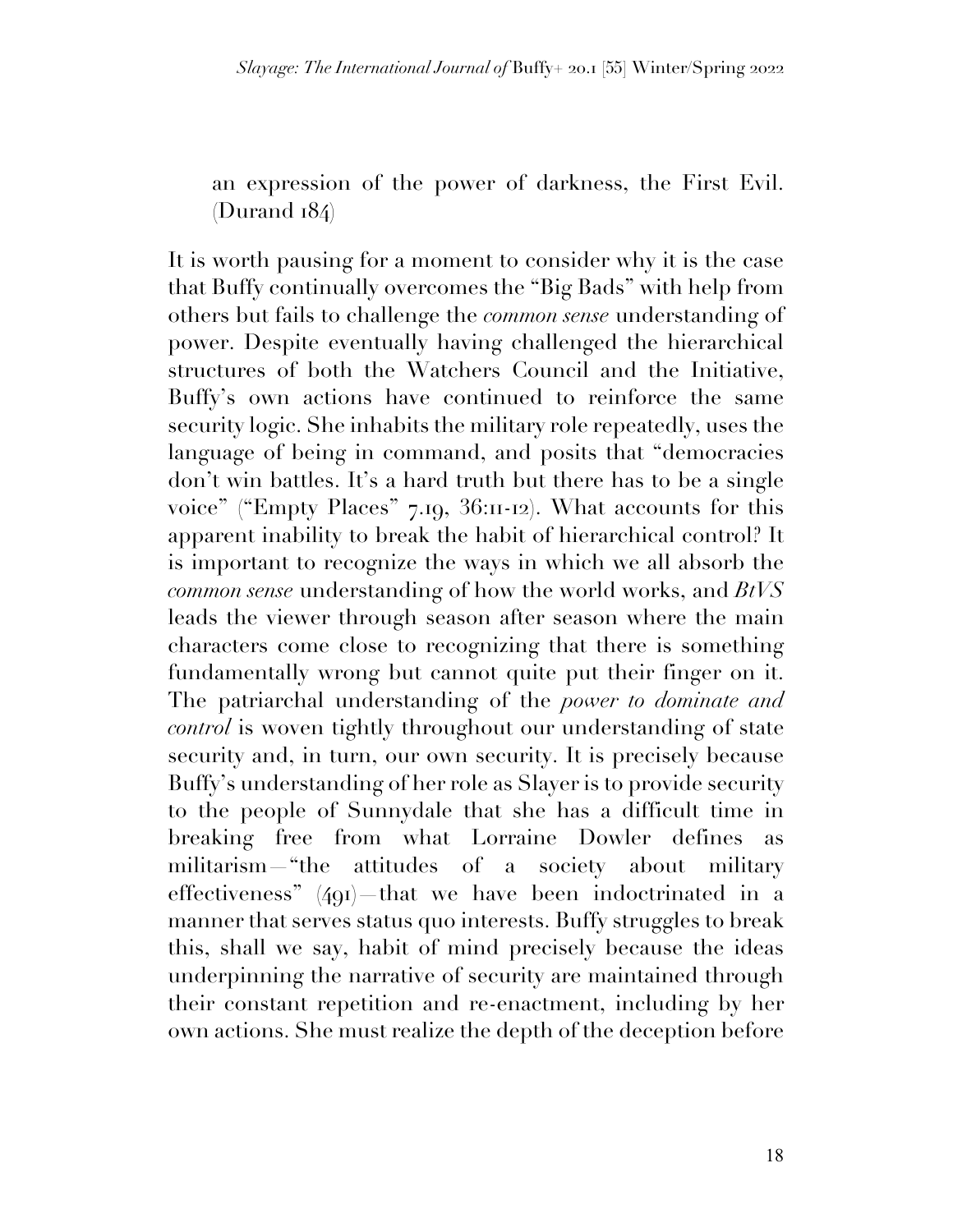she can move beyond it. It is this action that opens the gates for the viewer to similarly challenge the *common sense* understanding of power and security that their own worldview has been infused with.

## **"And the flip side?"8 : Challenging the Social Construction of our Reality**

There is a humorous scene in "Life Serial" 6.5 in which Buffy attends a sociology class with Willow. The topic of the day is the "social construction of reality" which is defined by one of the students as "a concept involving a couple of opposing theories, one stressing the externality and independence of social reality from individuals" (5:09-15) to which Mike, the professor, jumps in with "And the flip side?" (5:16) The flip side, presented by another student is that "not each individual participates fully in the construction of his or her own life" (5:18-21). Willow's own interjection a few minutes later is telling: "Because social phenomena don't have unproblematic objective existences,they have to be interpreted and given meaning by those who encounter them" (5:43-50).

In a sense, the power of Buffy's ultimate challenge to the orthodoxy comes from her recognition of precisely this view despite her having been unable to grasp the nuances of the theoretical argument in a university setting. The *common sense* view of hierarchical power structures and the construction of security as a struggle of good and evil are not the result of some unalterable cosmic rule or pre-ordained order but, rather, have been built up by hegemonic forces and maintained in civil society. As we have seen, the widespread consensus around the status quo view in Buffy's reality makes it appear to be inevitable, even desirable, just as it seems in *our* reality. Arwen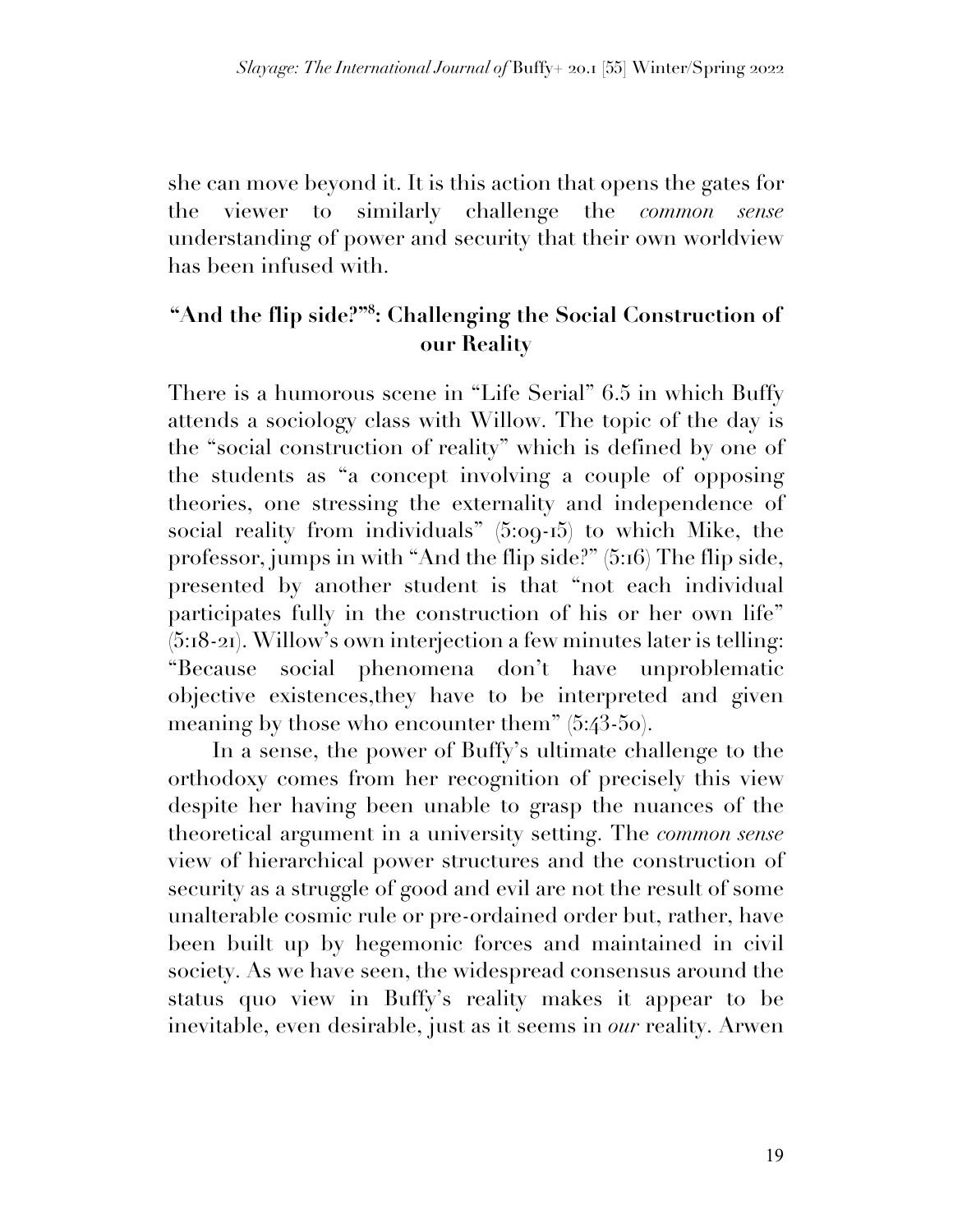Spicer finds Giles's assessment of Buffy's plan to share her power with all potential slayers as "bloody brilliant" unconvincing. Arguing that the "text offers no concrete explanation for why we should consider the plan brilliant or even adequate" (¶24). Spicer rejects Giles's explication of the plan's brilliance stemming from its transgressive nature in that it "flies in the face of everything […] every generation has done in the fight against evil." Spicer dismisses Giles's assessment with an analogy:

There is no necessary connection between transgression and brilliance: to build a moon rocket without concern for Newtonian physics would fly in the face of everything every space program has ever done. (¶24)

While Spicer is quite correct that no automatic designation of brilliance should be accorded an idea simply because it is transgressive, she fails to grasp a crucial point about the social constructivist critique, namely that there is an obvious distinction between social relations and physical laws. It is the mistaken equation of the two that leads to the ongoing acceptance of socially constructed rules as though they are immutable. Giles's flash of insight into the truly transgressive nature of Buffy's plan reflects the shattering effect when one recognizes that another world is indeed possible. Buffy has seized the moment to learn Mike's lesson and decides it is time to re-interpret and give a new meaning to the social phenomena she encounters. In short, she no longer accepts social convention as though it is an immutable law of nature.And this is precisely the difficulty confronted by the feminist activists and scholars who in the "real world" attempt to challenge the definitions of *power* and *security* in an effort to undermine the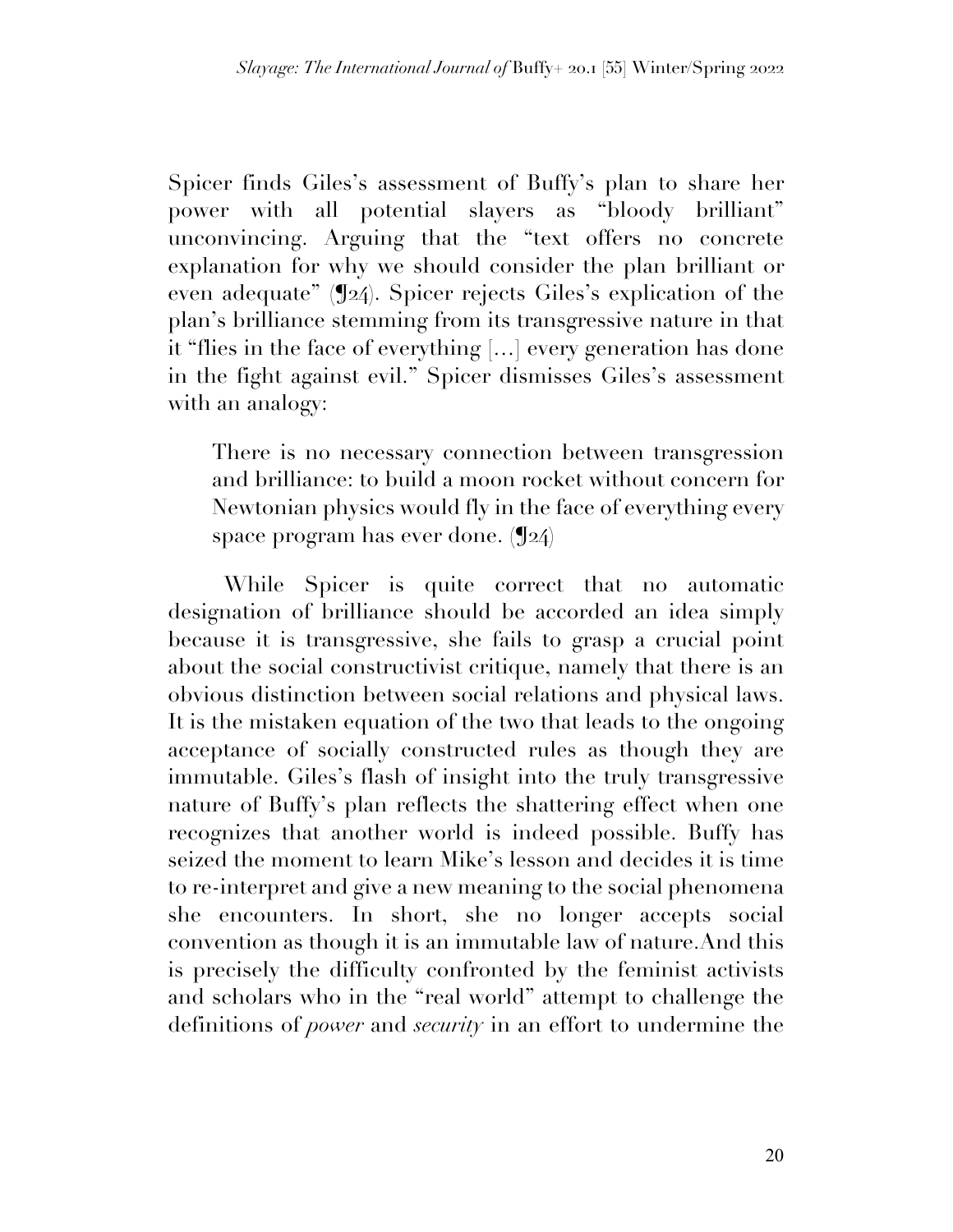uncritical, *common sense* acceptance of the notion that nuclear weapons are an important part of state security for the countries possessing them.

## **"A bunch of men […] made up that rule […] . So I say we change the rule"9 : Challenging the Nuclear Orthodoxy**

The *common sense* argument for the possession of nuclear weapons is one based on the security of states. This notion that security comes through the threat or use of weapons to obliterate the enemy through the use of overwhelming power is accepted by the leaders of nuclear armed states (and those who huddle under the so-called nuclear "umbrella"). <sup>10</sup> Citizens, the logic goes, are helpless without this protection from the dangerous actors who inhabit what is referred to in international relations language as an anarchical world: a world in which there is no authority above states and that state leaders must therefore take what action they can to protect their citizens. The Cold War construction of the Soviet Union as an "evil empire" was sufficient justification for the United States to build up a stockpile of nuclear weapons that could destroy the world many times over, just as the Soviet demonization of American capitalist imperialism generated a similarly senseless overkill arsenal. And while the Cold War has long ceased to be the framing device through which we examine global politics, the ongoing possession of nuclear weapons in adversarial states is proffered as sufficient justification for massive spending on new and improved weapons systems and, in the case of the Obama administration, the launch of a massive one trillion dollar modernization program of the US nuclear arsenal. More than three decades after the end of the Cold War, American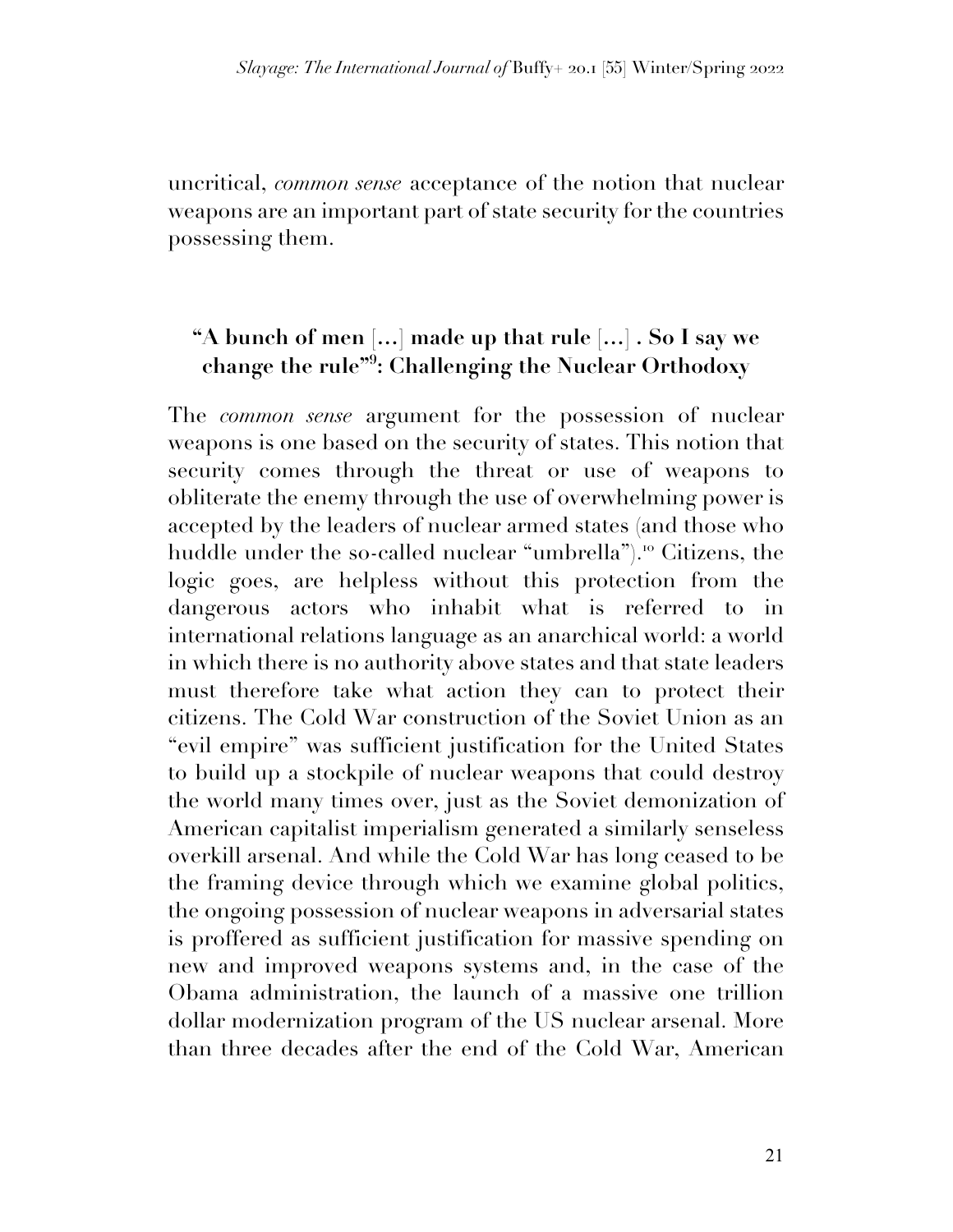and Russian nuclear weapons remain on hair-trigger alert, a situation that could lead to an accidental apocalypse. "Winning" a nuclear war is, in any real sense, meaningless given the utter destruction of both people and the planet. Yet the nuclear logic continues to dominate security dialogue with its view of self-interested states competing in a vicious and unpredictable world. But is another view of the security dilemma possible? This question has long been answered in the affirmative by those (including a great many feminist activists) who see in the Bomb a looming apocalypse.

For many decades, feminist scholars have sought to challenge the masculinist logic central to the power to dominate. It is important to note that this challenge has never been about what men or women think, say, or do but rather about gender coding of what is deemed to be strong, active, and independent (masculine) as opposed to weak, passive, and therefore dependent (feminine). Through such gendering, it seems virtually impossible for state leaders (regardless of their sex) to act in collaborative ways—even when options exist—and they instead fall back on the masculinist logic of strength and power. As Carol Cohn and Sara Ruddick have argued:

Once the gender-coding takes place […] then any system of thought or action comes to have gendered positions within it. For example, we see the devaluation and exclusion of the "the feminine" as shaping and distorting basic national security paradigms and policies. And once the devaluationby-association-with-the-feminine takes place, it becomes extremely difficult for anyone, female or male, to take the devalued position, to express concerns or ideas marked as "feminine." What then gets left out is the emotional, the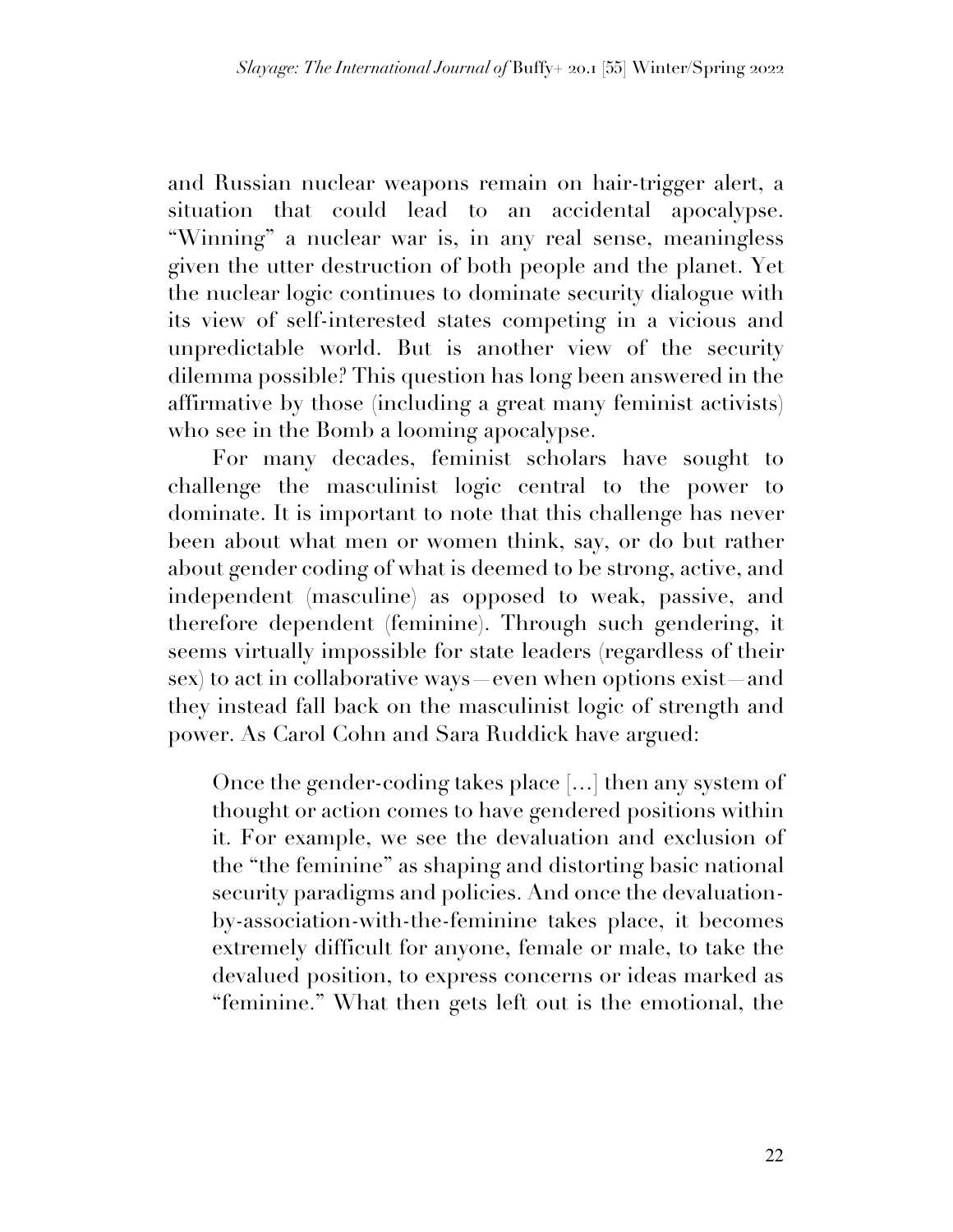concrete, the particular, human bodies and their vulnerability, human lives and their subjectivity. (6)

During the Cold War, the dominant nuclear discourse focused on what Matthew Bolton and Elizabeth Minor have called the "big Other" (387), a bipolarity which, ironically, depended on both sides of the supposed divide "on patriarchal ideologies of 'protection' and a supposed 'objective' and hyper-rational utilitarianism that dismissed concern about human and environmental impacts." Post-Cold War, they note, this dominant discourse—and with it the "common sense" of statecentric, militaristic paternalism—was not replaced but refined and rebranded, moving from "a focus on the big Other (the opposing Superpower), to a fixation on preventing proliferation to 'non-Western' countries, while preserving nuclear-armed state arsenals" (387).

The advocates of nuclear arsenals are brought to mind by Rhonda Wilcox's depiction of those with power who "can choose not to hear, not to know" and the exemplar of this attitude, the Gentlemen who "are monstrously silent in the face of the horrors they create." Wilcox is right to ask "how many times will we see those in power maintain such a silence while evil proceeds? It is not surprising that their attendants wear straightjackets; their garb suggests the insanity of such behavior—the pretense of civilized politeness while killing is accepted as a matter of course" (160). This is a perfect evocation of the "nuclear normal," personified by the psychotic rationality of Herman Kahn, with his strange love of calculating stupendous mass-death: "doing the math" on the Apocalypse.

The *common sense* notion of state security backed by nuclear weapons states has always been highly gendered with critiques of anti-nuclear activists throughout the Cold War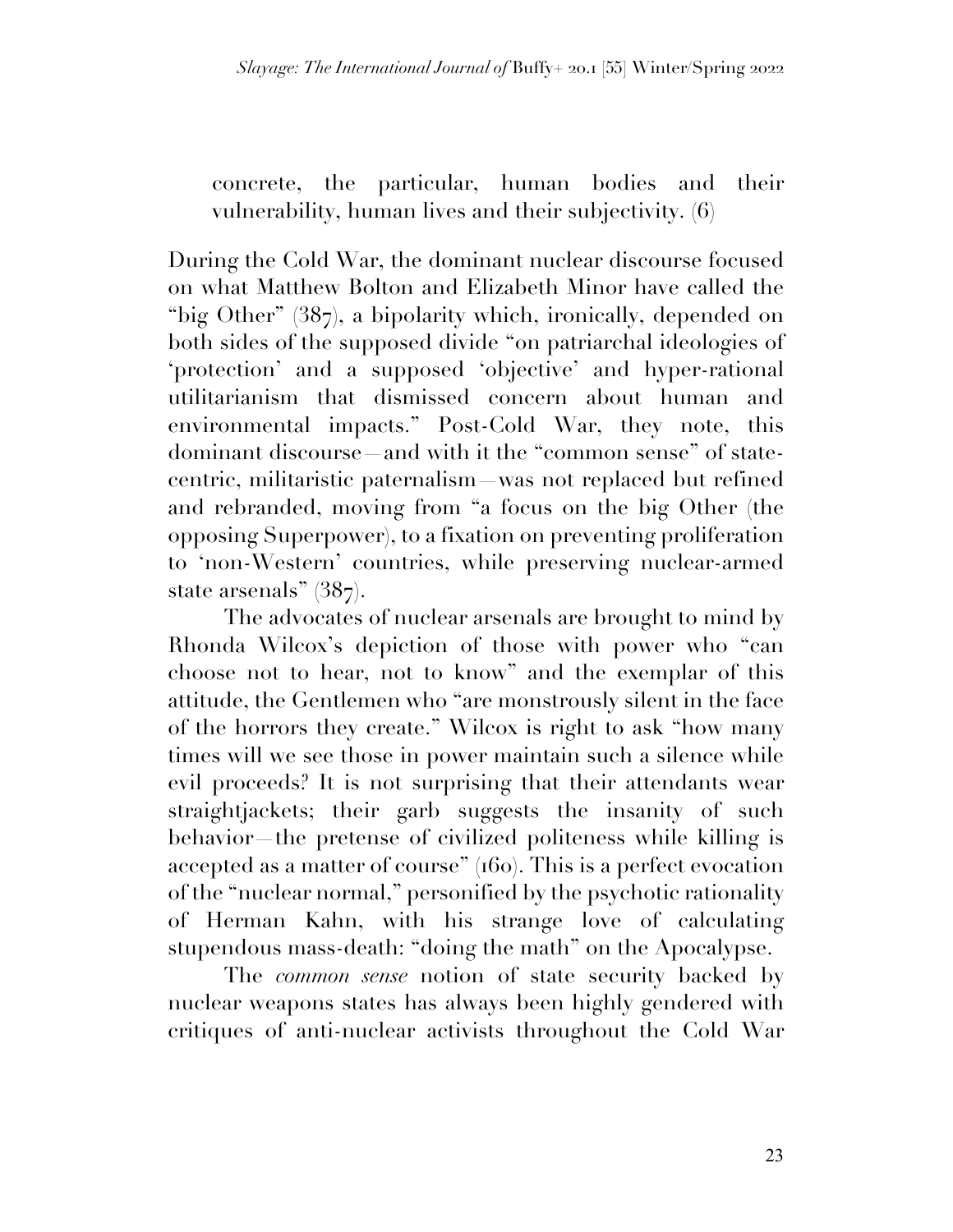being seen as naïve and emotional. The anti-nuclear movement has a long and varied history replete with strong feminist action, and the current success of the global ICAN coalition is based on a deliberately discursive shift—characteristic of the broader trend, beginning with the 1997 Landmines Ban, towards "feminist humanitarian disarmament"<sup>11</sup> away from the statecentric identification of other states as "enemies" that the Bomb supposedly protects us from, towards the recognition of the Bomb itself as an enemy humanity cannot hope to securely coexist with. 12

But just as with Buffy's struggle to see beyond the logic of strength and power that she had uncritically accepted, so too has it been difficult for society to shake the *common sense* notions of Realist power politics. However, Buffy *was* able to move beyond the orthodoxy to re-think the world, and so too have feminists had success in shifting the discourse in the direction of humanitarian concerns and away from that of the state-centered balance-of-power struggle. Indeed, the reformulation of nuclear weapons as a threat to human security and the natural world and a rejection of the supposed security benefits of them has led to the successful negotiation of the United Nations Treaty on the Prohibition of Nuclear Weapons (TPNW), the "Ban Treaty" which was adopted by 122 states at the General Assembly in 2017 and entered into force in early  $202$ I. $^{13}$ 

The conceptual seismic shift represented by the Ban with its feminist-humanitarian rejection of the dictates and premises of *national* security in the nuclear age is made clear in its radical Preamble:

Cognizant that the catastrophic consequences of nuclear weapons cannot be adequately addressed, transcend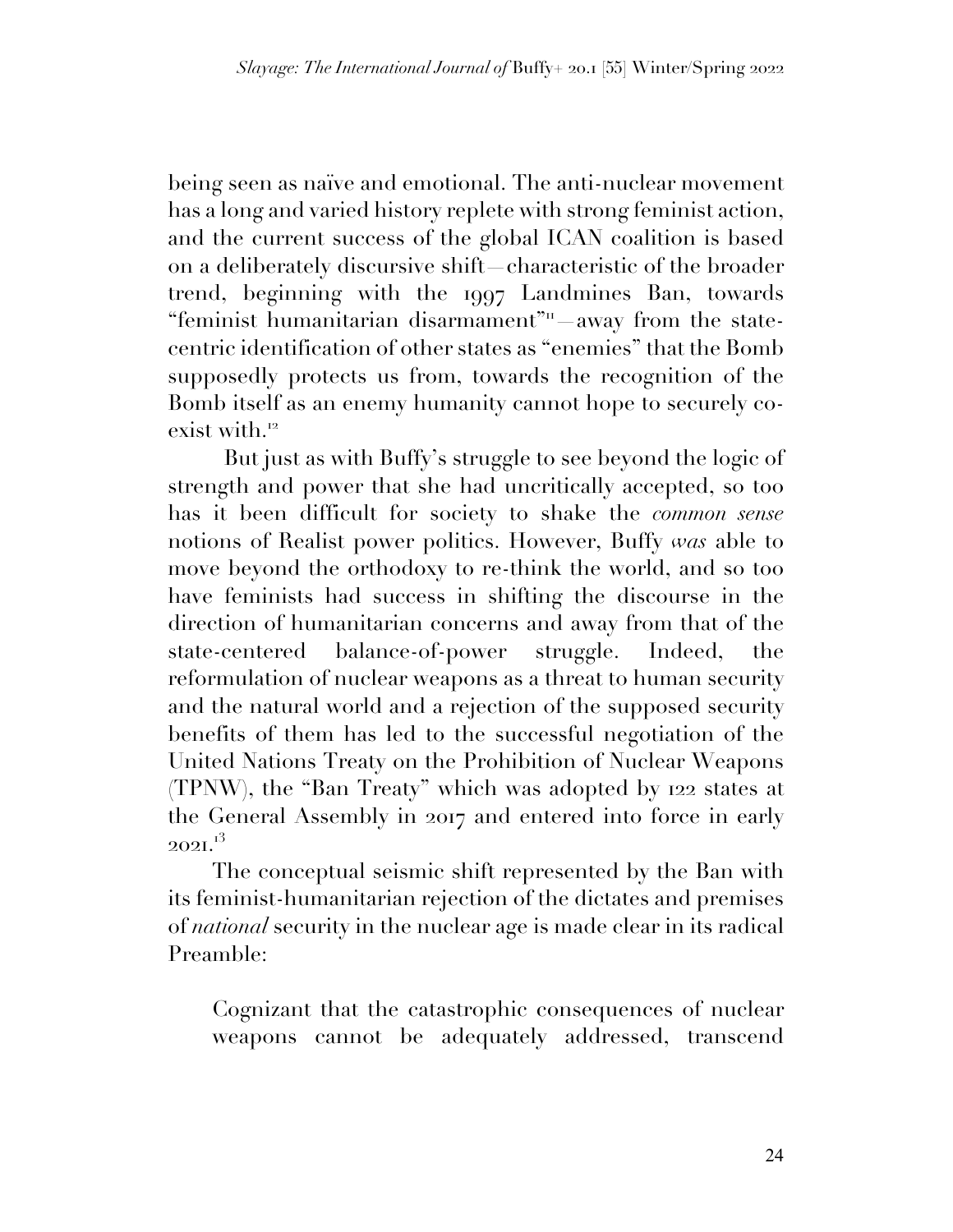national borders, pose grave implications for human survival, the environment, socioeconomic development, the global economy, food security and the health of current and future generations, and have a disproportionate impact on women and girls, including as a result of ionizing radiation […]

… Recognizing that the equal, full and effective participation of both women and men is an essential factor for the promotion and attainment of sustainable peace and security, and committed to supporting and strengthening the effective participation of women in nuclear disarmament […]. (United Nations. TPNW)

The Ban, of course, has yet to deliver abolition, as the nine nuclear-armed states and their nuclear-dependent allies remain wedded to nuclear violence as the supposedly indispensable preserver of international peace and security. But for the clear majority of the world's states and peoples, there is only one "big Other" humanity needs to come together to slay: the Bomb itself.

## **"There is only one thing on this earth more powerful than evil, and that's us"14: Redefining the Logic of Power**

Can Buffy's challenge to the *common sense* ideology in her world lead to support for challenges to the *common sense* ideology in ours? Can the powerful critiques leave viewers more open and receptive to arguments made about the patriarchal power narratives embedded in nuclear logic? To my mind, a *counterhegemonic* argument is successfully made. And once Buffy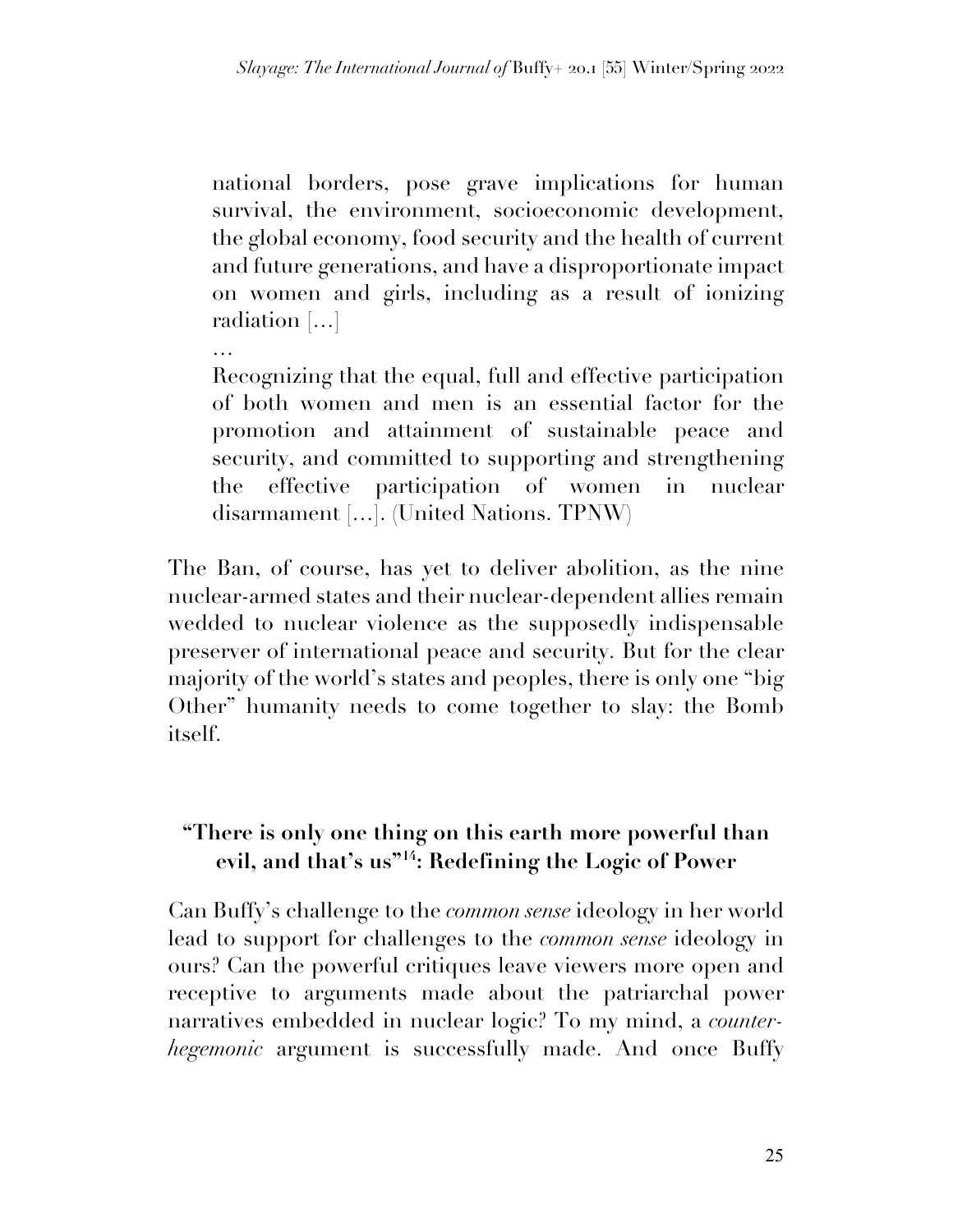comes to fully understand the way power operates, a transformation is possible.

Douglas Kellner argues that "the series is at best Feminism Lite, soft-pedaling feminist ideas in images and narratives rather than discourses or more progressive representations and narratives" (15). This is debatable. His notion that the series "like most television reproduces much dominant ideology" seems to entirely miss the radical challenge to the understanding of how power operates currently and how it *could* operate (17).

Christina Rawley and Jutta Weldes offer interesting insights into the ways in which the Buffyverse challenges understandings of in/security as presented and perpetuated by scholars of traditional international security studies. And while their assessment that, "far from being a frivolous exercise, analysing the Buffyverse has significant implications for how and what we research as scholars of in/security" (526) is surely correct, their view of the final season as a representation of the post-9/11 discourse in the U.S. can be challenged. Though they acknowledge that the final episode undermines the seventh season's depiction of a hierarchical, militarized approach to the First Evil, they nonetheless conclude that "the narrative arc's lasting effect is a severe shrinking of the terrain upon which in/security is able to be theorized and performed. In effect, this season reproduces much of the in/security logic of the Bush administration's 'war on terror'" (525). Nothing, to my mind, could be further from the truth.

Carol A. Stabile admirably discusses the "renaissance in the remasculinized atmosphere of the Bush era" (86) and posits that the popular culture superhero response to the  $9/11$  attacks "with their narratives of protection and secular salvation, richly illustrate the power of sexism in a militarized culture […] these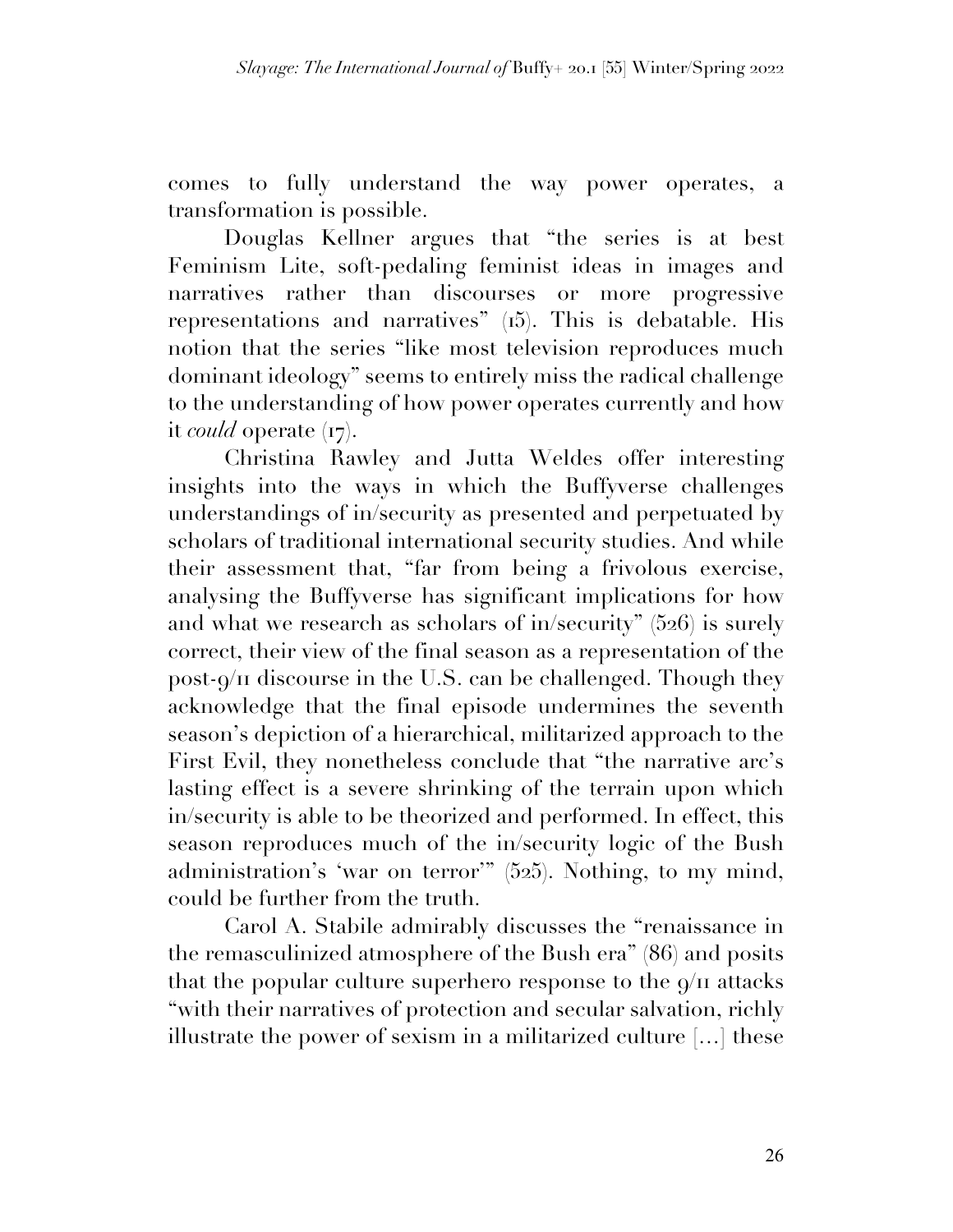representations of superheroes are a crucial part of a wider ideological field of gendered understandings of power that sharply illustrate a collective poverty of the imagination when it comes to thinking about how and why gender should matter in the years to come" (86). There can be no doubt that in the two decades following the shattering events of  $\varphi/\pi$ , the hegemonic *common sense* has been reasserted and defended through popular culture. But *BtVS* remains an outlier in this reassertion despite the disappointment expressed by Rawley and Weldes among others.

It is true that Buffy *herself* initially falls back on traditional constructions of security, but it is the genius of the *show* to place in front of the viewer the deeply flawed orthodoxy of hierarchical, patriarchal militarism, radically problematizing the certainties offered by the standard tropes of *good vs. evil* (and manly leaders with all the right answers). Stabile is correct, in my view, to argue that the power of *Buffy* lay precisely in its refusal of "the trap" of the false dichotomy of "feminized powerlessness and masculinized protection" (91). The show, instead, invites us to realize, as Buffy eventually does, that patriarchal, militaristic structural logics lie at root of human insecurity.

This reflection on the feminist critique of power should not omit a consideration of the presentation of the Guardians. Julie Sloan Brannon identifies them as a "female group…that has stood behind the Watchers' Council, and unbeknownst to them has held back a weapon for the Slayer to use before the end. Their knowledge of its eventual need, that the patriarchal Watchers would in the end fail, adds an interesting layer to the gender dynamics of the show" (¶4). The idea of the Guardians understanding the fallibility—and therefore the inevitable demise—of the Watchers Council is an interesting one. But far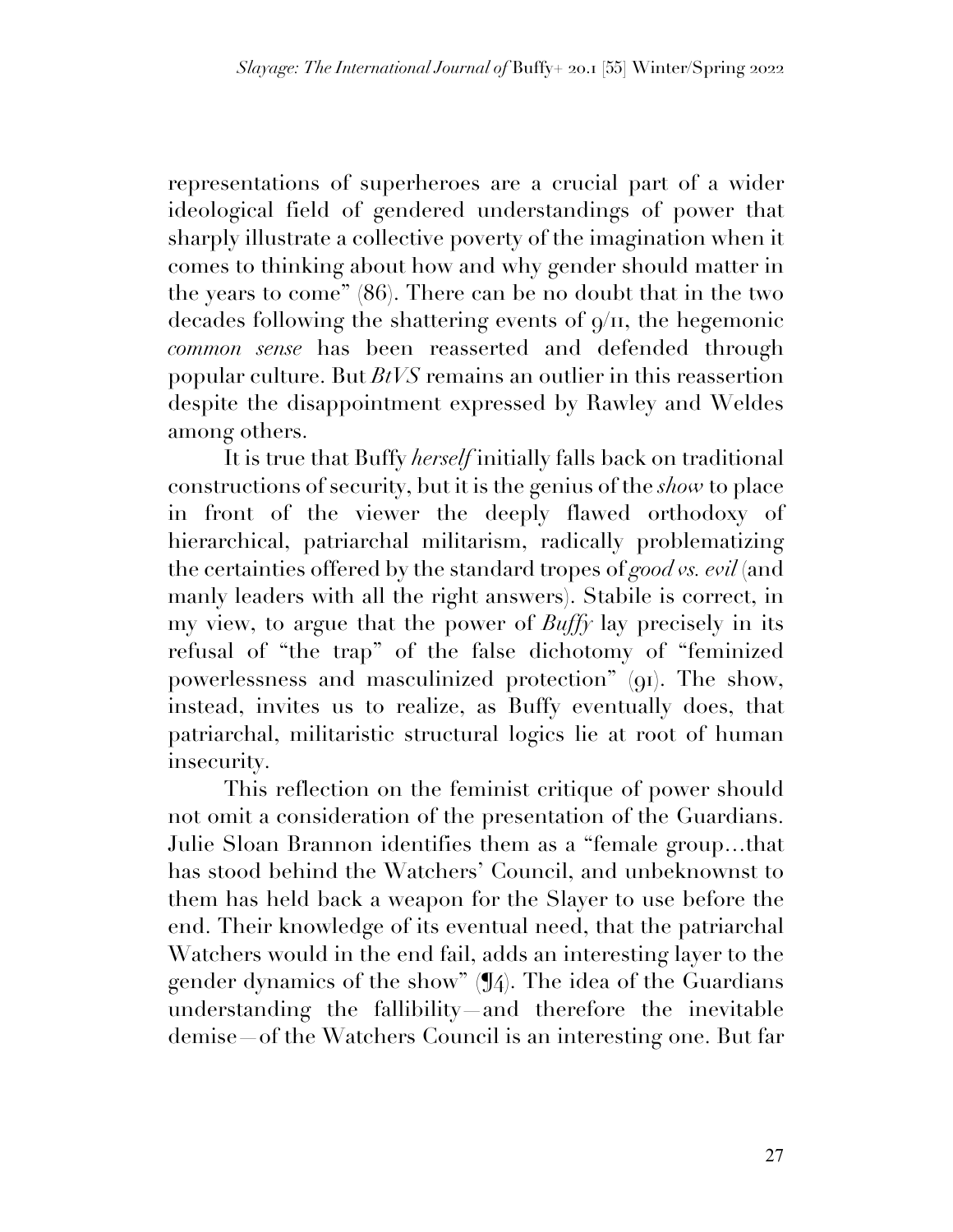from *standing behind* the WC, Symonds' assessment that they "through history monitored the patriarchal Watchers to help protect Slayers" may be a more accurate description. It would seem that Symonds is also correct in suggesting that it is the Guardians and the Scythe they forged that "enabl[e] Buffy to reject patriarchal precedent and to change Slayer lore" (¶3). Could the revelation of an older order be the signal we need to recognize that a new world could emerge, one based on an ancient gynocentric order—one that is non-hierarchical, and based on principles and ethics of care and sharing?

## **"We changed the world"15: Concluding thoughts**

As the deeply held, *common sense* view of gender roles and the hierarchical structure of patriarchy becomes challenged at multiple sites—academia, diplomatic fora, and popular culture—the ongoing operation of hegemonic control becomes increasingly difficult despite repeated reassertions, such as that witnessed after  $\varphi$ <sup>III</sup>. But popular culture matters enormously and Joss Whedon as "public pedagogue" (Jarvis) serves up a masterclass in how to destabilize the accepted *truths* underpinning status quo power relations. "Whedon can be seen as a radical educator," Jarvis argues, precisely because

he enables his audiences to experience ways of looking at the world that challenge aspects of neo-liberal hegemony, and also encourages them to become critical thinkers who have to reflect on their own feelings and perspectives and resist simplistic perspectives on morality and the difficult political choices facing global society. (¶40)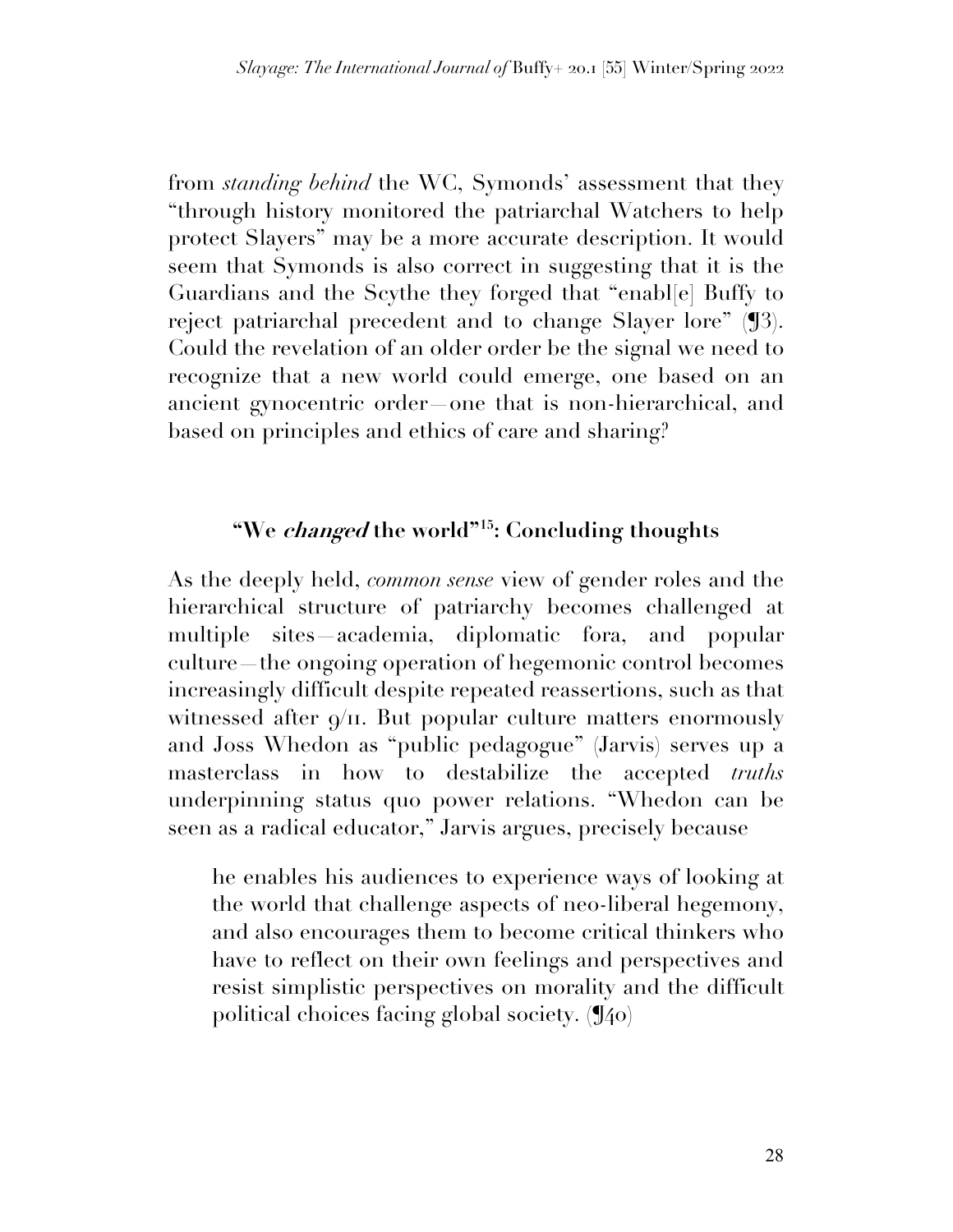Important questions remain, of course, around the transformative potential of popular culture. As has been mentioned, we have empirical evidence, thanks to Jarvis and Burr, demonstrating the extent to which viewers of *BtVS* engaged in transformative learning. "Viewers were either engaged in a process of transformative learning," Jarvis and Burr found, "or were experiencing a degree of engagement and challenge that made this a possibility." Furthermore, "viewing prompted critical reflection that challenged their sense of themselves and their beliefs about complex moral issues" (177).

It seems to me to be inarguable that *BtVS* can assist those interested in the impact of militarism on society to come to grips with immanent possibilities for challenging the towering twin *logics* of Big Science and the modern security state. Big Science—with secretive labs and huge budgets—is central to the development of weapons of mass destruction, and in *BtVS* comes under sustained exploration and critique. A similarly rich critique is offered of the very notions of power and security which go largely unchallenged in the real world. The program rises to the challenge to open up for our consideration a fresh way to view power that serves to undermine the hegemonic *common sense* way of understanding the world. And where Xander exclaims, "We saved the world!", Willow is justified in responding, "We *changed* the world" for the Slayer logic has been left in tatters by Buffy's "bloody brilliant" plan. In the real world, we are not there yet, but cracks in the *common sense* logic are evident and perhaps expanding. As Wilcox has argued, the show matters "for the same reason that all art matters—because it shows us the best of what it means to be human" (13). Its power also resides in its ability to resist the prevailing worldview and, as a result, to disclose to viewers the dramatic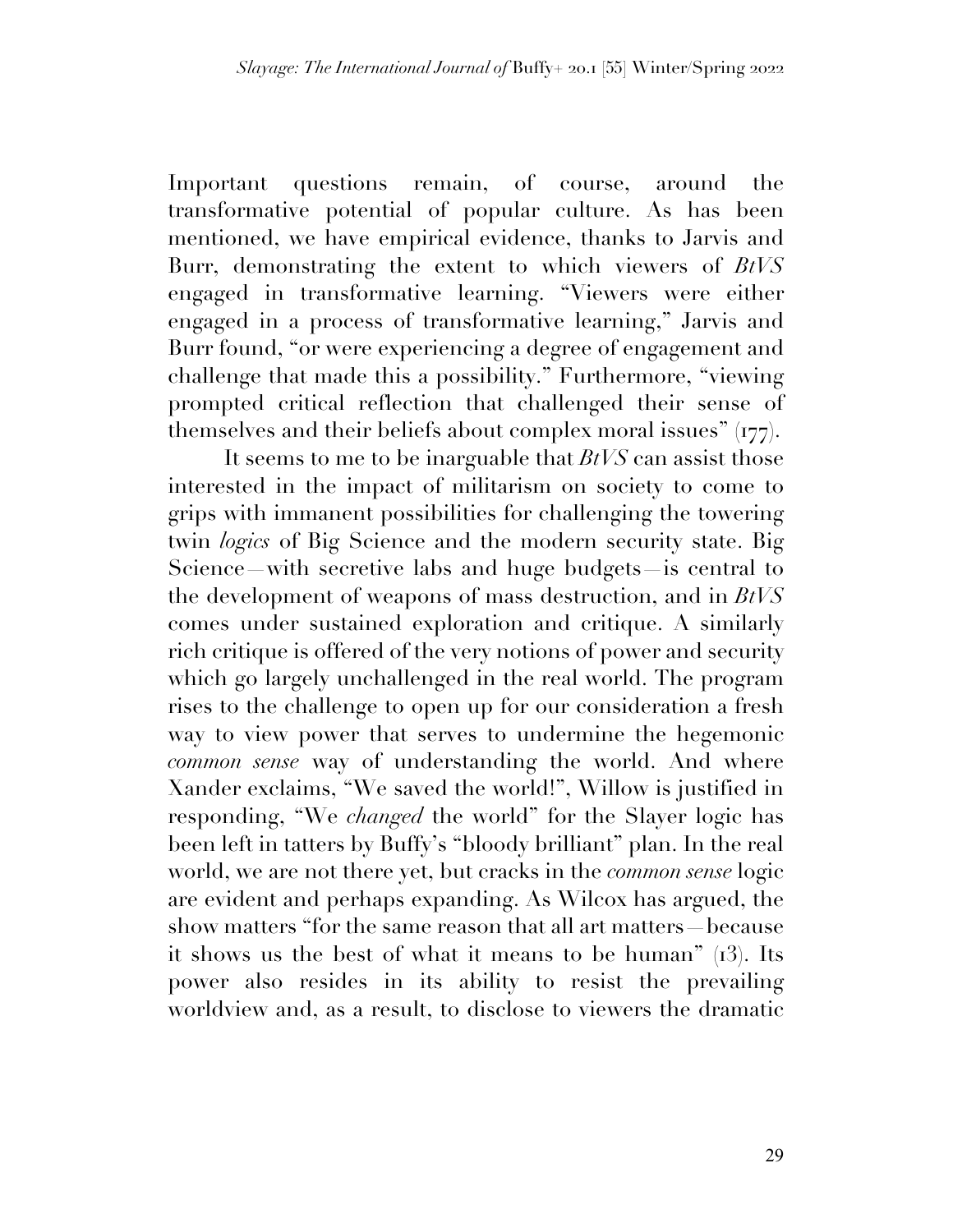possibilities—in the nuclear age, literally the life-or-death choices inherent in our own agency.<sup>16</sup>

#### **Notes**

<sup>5</sup> Mr. Ward, member of Council overseeing The Initiative, "Primeval" 4.21, 40:40.

<sup>6</sup> For further information on this particular "Big Lie" see: Lifton and Mitchell and Broadhead. The latter article includes information about the ways in which the vast majority of participants in the Manhattan Project did not know what, precisely, they were working on.

<sup>7</sup> Über-Buffy to Adam, "Primeval" 4.21, 38:21-22.

 $12$  If we need a further reminder that gendering arguments does not equate to men or women holding specific views, we can consider Donald Trump's

<sup>&</sup>lt;sup>1</sup> Angel to Buffy, "Welcome to the Hellmouth" 1.1, 24:56-25:00.

<sup>2</sup> Buffy to Joyce, "Becoming Part Two" 2.22, 19:58-20:00.

<sup>3</sup> I use italics to denote *common sense* in the Gramscian sense of the concept. For an excellent summary of Gramsci's main ideas see Boggs.

<sup>4</sup> Bernazzoli and Flint note that Gramsci's ideas around hegemonic establishment of values and norms were designed to explain "societal acquiescence to a capitalist system," and they are eager to clarify that they are not wishing to imply "that there is necessarily a ruling military class analogous to the ruling economic class of which Gramsci spoke" (397). It is important to note, however, that the effort to establish militaristic values is part of the broader hegemonic control central to capitalist systems. I do not have the space in this paper to consider all the myriad aspects of hegemonic control, but readers should be aware of Gramsci's broader critique.

<sup>8</sup> Mike to class, "Life Serial" 6.5, 5:16.

 $9$  Buffy to the Potentials, "Chosen" 7.22, 27:54-28:07.

 $10$  It is important to note here that NATO is currently the world's only nucleararmed alliance. My own country, Canada, serves on NATO's Nuclear Planning Group (NPG) which meets regularly to review and refine the Alliance's nuclear war plans, including the possible first use of nuclear weapons.

<sup>&</sup>lt;sup>"</sup> For a thorough review of the history, ethos, and potential of feminist humanitarian disarmament, see Arimatsu.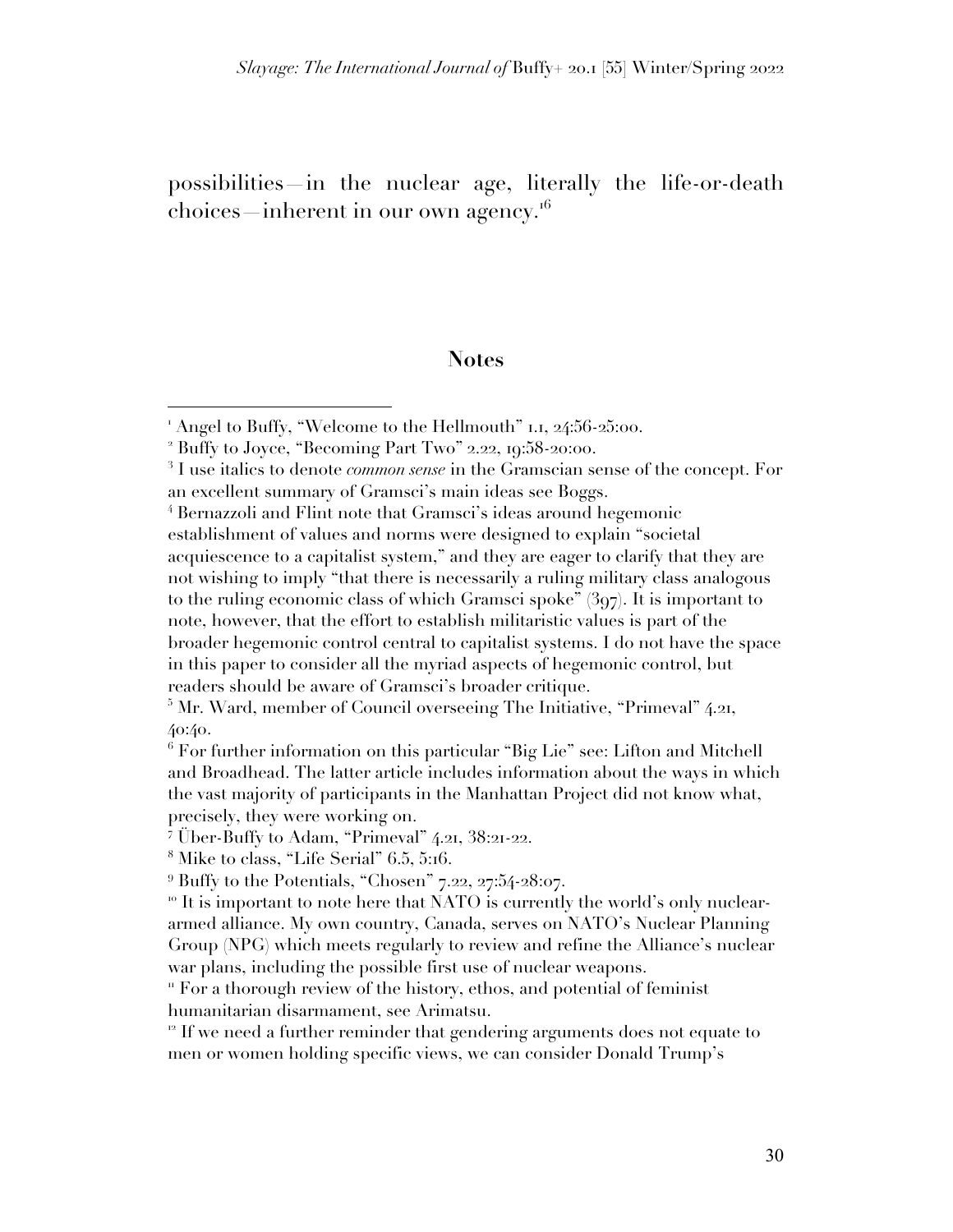Ambassador to the UN, Nikki Haley, who, when announcing the US would boycott a UN session to draft the nuclear weapons ban, questioned whether or not the ban treaty's supporters "want to look out for their people." Haley further used her status as a woman ("as a mom, as a daughter") to make an emotional appeal to "family values" and argued for the importance of nuclear weapons to protect people. See Loretz.

 $13$  The TPNW entered into force on January 22, 2021, 90 days after the deposit of the 50<sup>th</sup> instrument of ratification (Honduras). To become a full member of a treaty a state has first to sign and then ratify it. By May 19, 2022, of the 122 states that adopted the TPNW in 2017, 86 have signed and 61 of those signatories have proceeded to ratify. From June 21-23, the First Meeting of States Parties will be held in Vienna. Previewing the meeting, an ICAN Press Release stressed the urgent need to shift from a state-centric to human security paradigm: "The meeting will take place in the wake of Russia's invasion of Ukraine and threats to use nuclear weapons, at a time when the world is waking up from a 30 year fantasy where the 9 nuclear armed states and their allies convinced people that nuclear weapons could exist without ever being used. The past month has made it clear that nuclear weapons do not prevent war, and nuclear war is closer than ever. The only solution is to immediately prioritize nuclear disarmament" (ICAN).

 $14$  Buffy to Giles, the Potentials, and the Scoobies. "Bring on the Night" 7.10, 41:03-09.

<sup>15</sup> Willow, "Chosen" 7:22, 41:23.

<sup>16</sup> The author would like to thank the anonymous reviewers, whose thoughtful comments are much appreciated, and also the editors for their technical editing skills. Special thanks also go to Sean Howard, whose insights have strengthened this article enormously.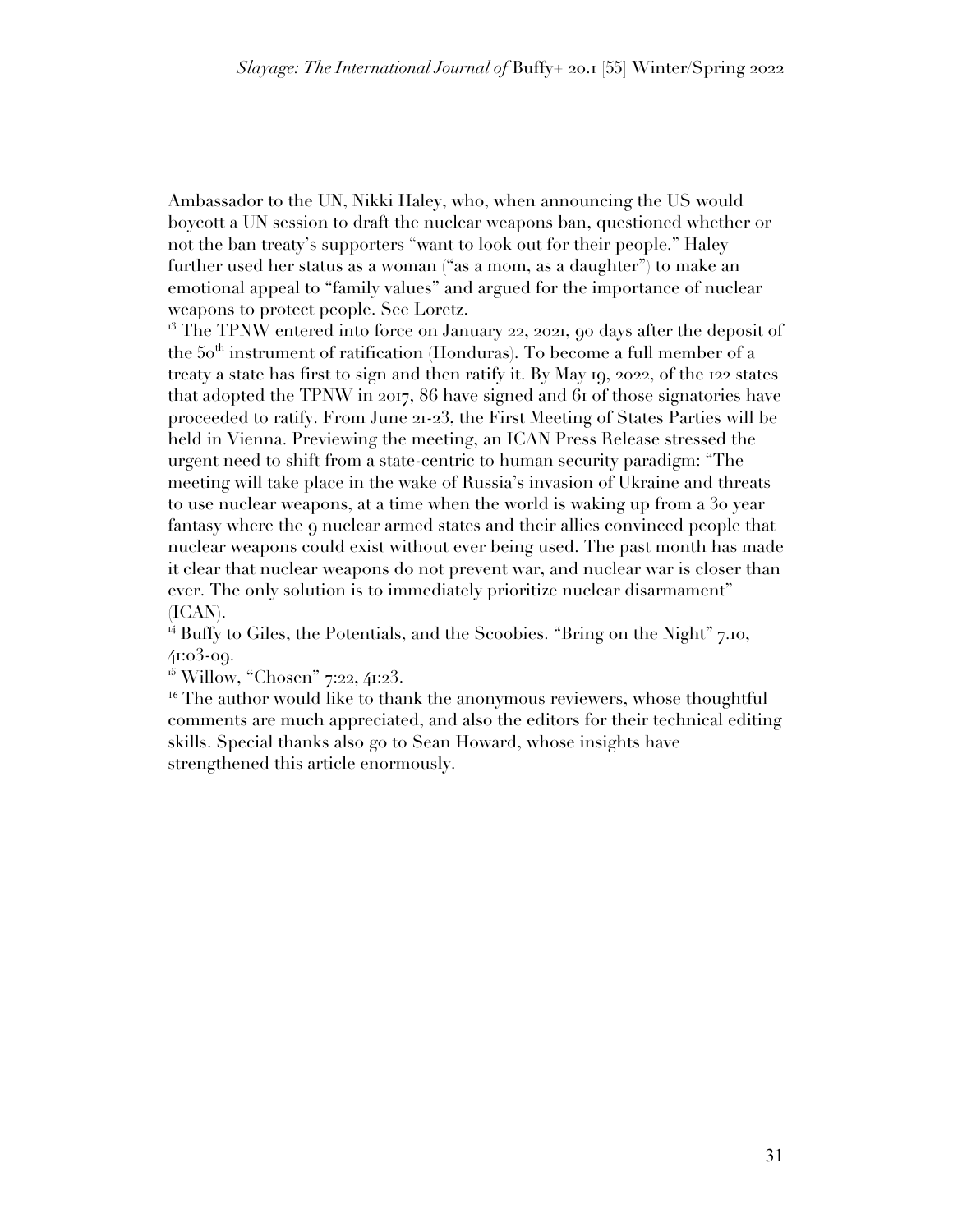#### **Works Cited**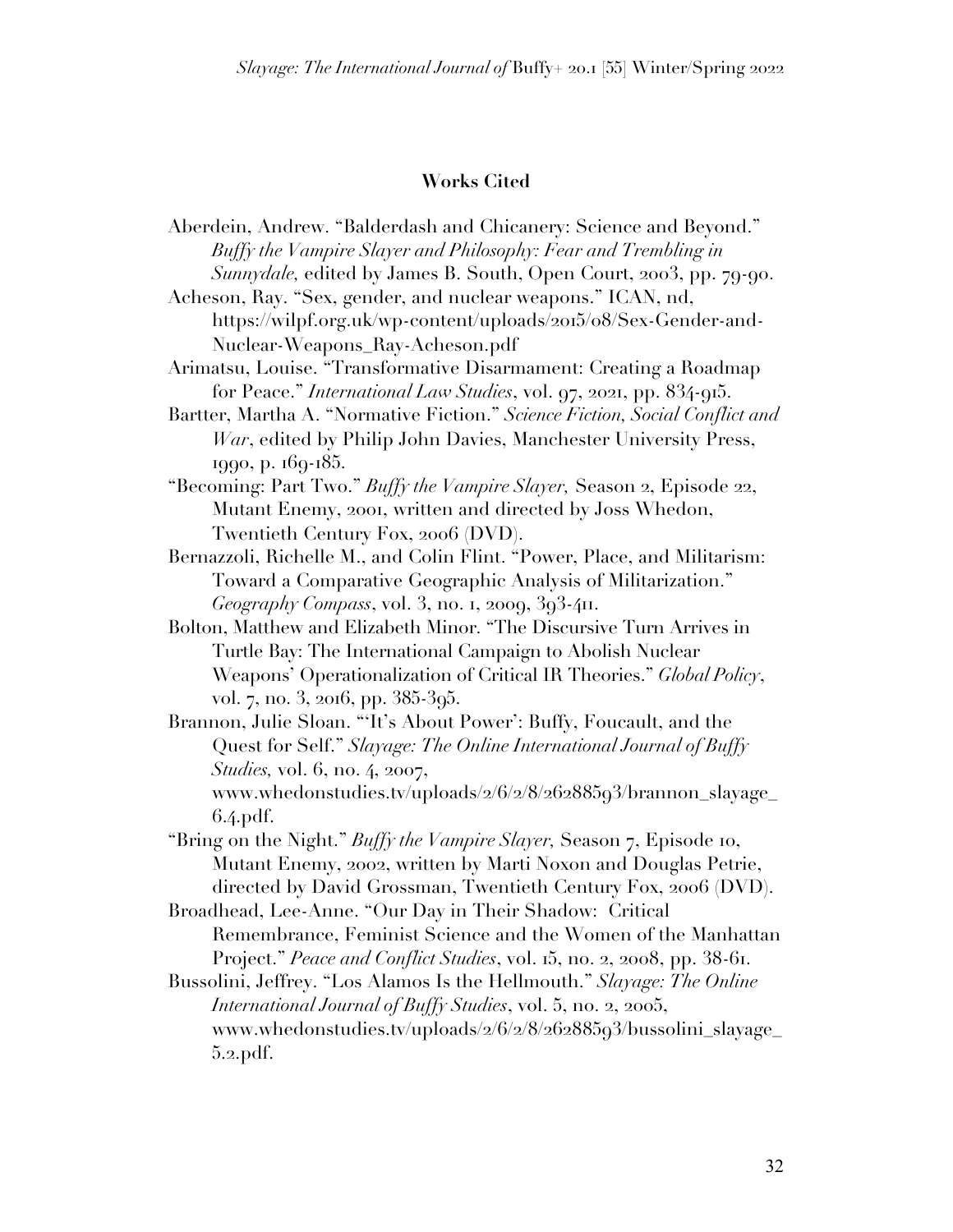Boggs, Carl. *Gramsci's Marxism*. Pluto Press, 1976.

- Buus, Stephanie. "Hell on Earth: Threats, Citizens and the State from Buffy to Beck." *Cooperation and Conflict: Journal of the Nordic International Studies Association*, vol. 44, no. 4, 2009, pp. 400-419.
- "Chosen." *Buffy the Vampire Slayer,* Season 7, Episode 22, Mutant Enemy, 2003, written and directed by Joss Whedon, Twentieth Century Fox, 2006 (DVD).
- Cohn, Carol, and Sara Ruddick. "A Feminist Ethical Perspective on Weapons of Mass Destruction." Working Paper No. 104, Consortium on Gender, Security, and Human Rights, 2003, available at http://genderandsecurity.org/projectsresources/working-papers/feminist-ethical-perspective-weaponsmass-destruction.
- Daspit, Toby. "Buffy Goes to College, Adam Murders to Dissect: Education and Knowledge in Postmodernity." *Buffy the Vampire Slayer and Philosophy: Fear and Trembling in Sunnydale,* edited by James B. South, Open Court, 2003, pp. 117-130.
- "Doomed." *Buffy the Vampire Slayer,* Season 4, Episode 11, Mutant Enemy, 2003, written by Marti Noxon, David Fury & Jane Espenson, directed by James A. Contner, Twentieth Century Fox, 2006 (DVD).
- Dowler, Lorraine. "Gender, Militarization and Sovereignty." *Geography Compass*, vol. 6, no. 8 2012, pp. 490-499.
- Durand, Kevin K. "The Battle Against the Patriarchal Forces of Darkness" *Buffy Meets the Academy: Essays on the Episodes and Scripts as Texts*, edited by Kevin K. Durand, McFarland & Company, 2009, pp. 176-184.
- "Empty Places." *Buffy the Vampire Slayer,* Season 7, Episode 19, Mutant Enemy, 2003, written by Drew Z. Greenberg, directed by James A. Contner, Twentieth Century Fox, 2006 (DVD).
- "First Date." *Buffy the Vampire Slayer,* Season 7, Episode 14, Mutant Enemy, 2003, written by Jane Espenson, directed by David Grossman, Twentieth Century Fox, 2006 (DVD).
- "Goodbye Iowa." *Buffy the Vampire Slayer,* Season 4, Episode 14, Mutant Enemy, 2003, written by Marti Noxon, directed by David Solomon, Twentieth Century Fox, 2006 (DVD).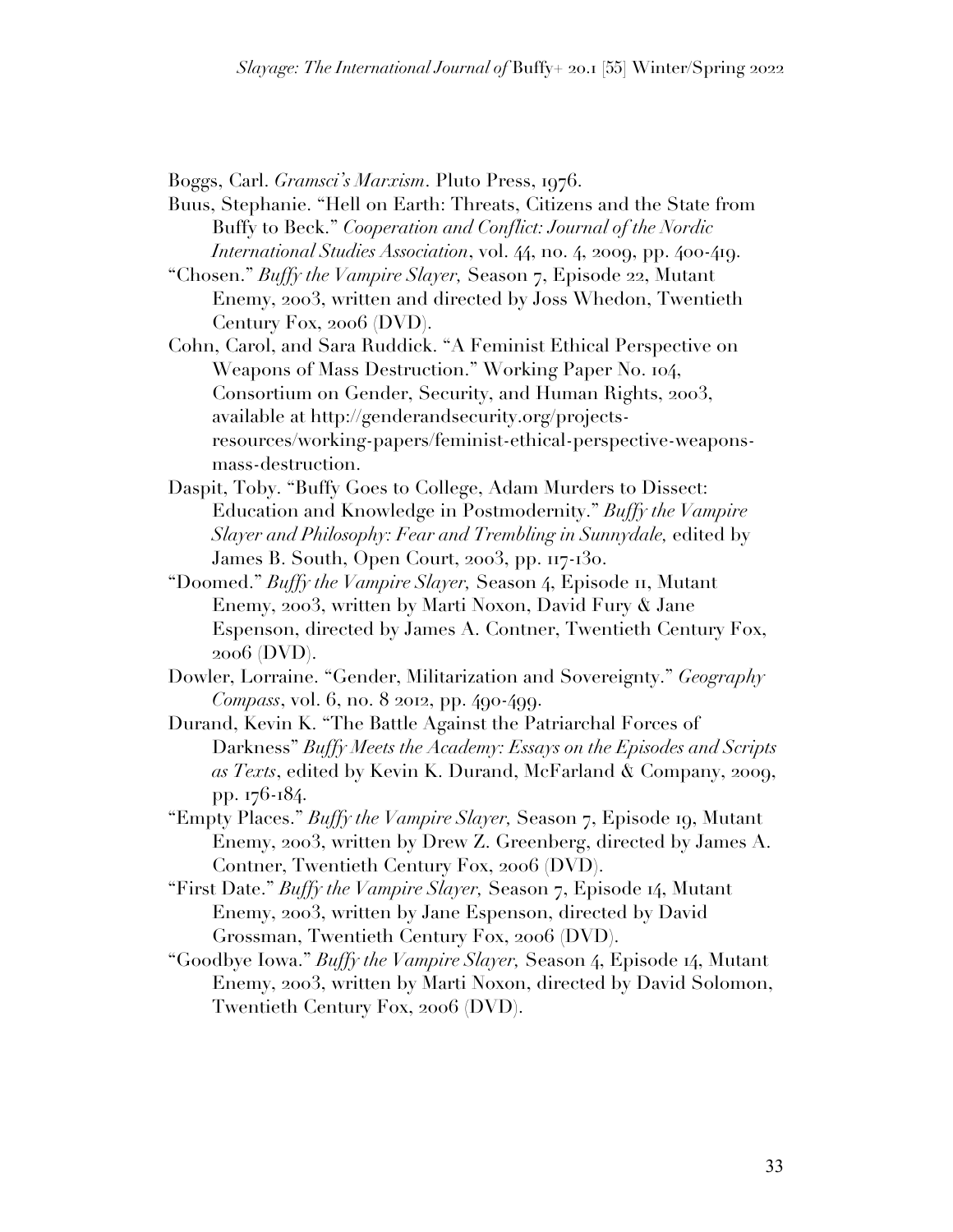Hautsch, Jessica. "Staking Her Colonial Claim: Colonial Discourses, Assimilation, Soul-making, and Ass-kicking in *Buffy the Vampire Slayer." Slayage: The Online International Journal of Buffy Studies,* vol. 9, no. 1, 2011, www.whedonstudies.tv/uploads/2/6/2/8/26288593/hautsch\_slayage\_9 .1.pdf. International Campaign to Ban Nuclear Weapons (ICAN). "First Meeting of Nuclear Ban Treaty Set for June." March 18, 2022, www.icanw.org/tpnw\_first\_meeting\_of\_states\_parties\_june\_2022. "The Initiative." *Buffy the Vampire Slayer,* Season 4, Episode 7, Mutant Enemy, 2000, written by Douglas Petrie, directed by James A. Contner, Twentieth Century Fox, 2006 (DVD). Jarvis, Christine. "Battle of the Blockbusters: Joss Whedon as Public

Pedagogue." *Slayage: The Journal of Whedon Studies*, vol. 14, no. 1 [43], 2016,

www.whedonstudies.tv/uploads/2/6/2/8/26288593/jarvis\_slayage\_14.1. pdf.

Jarvis, Christine, and Vivien Burr. "The Transformative Potential of Popular Television: The Case of *Buffy the Vampire Slayer*." *Journal of Transformative Education*, vol. 9, no. 3, 2012, pp. 165-182.

Kahn, Herman. *On Thermonuclear War*. Princeton University Press, 1960.

Kellner, Douglas. "Buffy, the Vampire Slayer as Spectacular Allegory: A Diagnostic Critique." [nd] available at www.gseis.ucla.edu/faculty/kellner/

- King, Neal. "Brownskirts: Fascism, Christianity, and the Eternal Demon." *Buffy the Vampire Slayer and Philosophy: Fear and Trembling in Sunnydale,* edited by James B. South, Open Court, 2003, pp. 197-211.
- Levine, Michael P., and Steven Jay Schneider. "Feeling for Buffy: The Girl Next Door," *Buffy the Vampire Slayer and Philosophy: Fear and Trembling in Sunnydale*, edited by James B. South, Open Court, 2003, pp. 294-308.
- "Life Serial." *Buffy the Vampire Slayer,* Season 6, Episode 5, Mutant Enemy, 2001, written by David Fury and Jane Espenson, directed by Nick Marck, Twentieth Century Fox, 2006 (DVD).
- Lifton, Robert J. and Greg Mitchell. *Hiroshima in America: A Half Century of Denial*, Avon Books, 1995.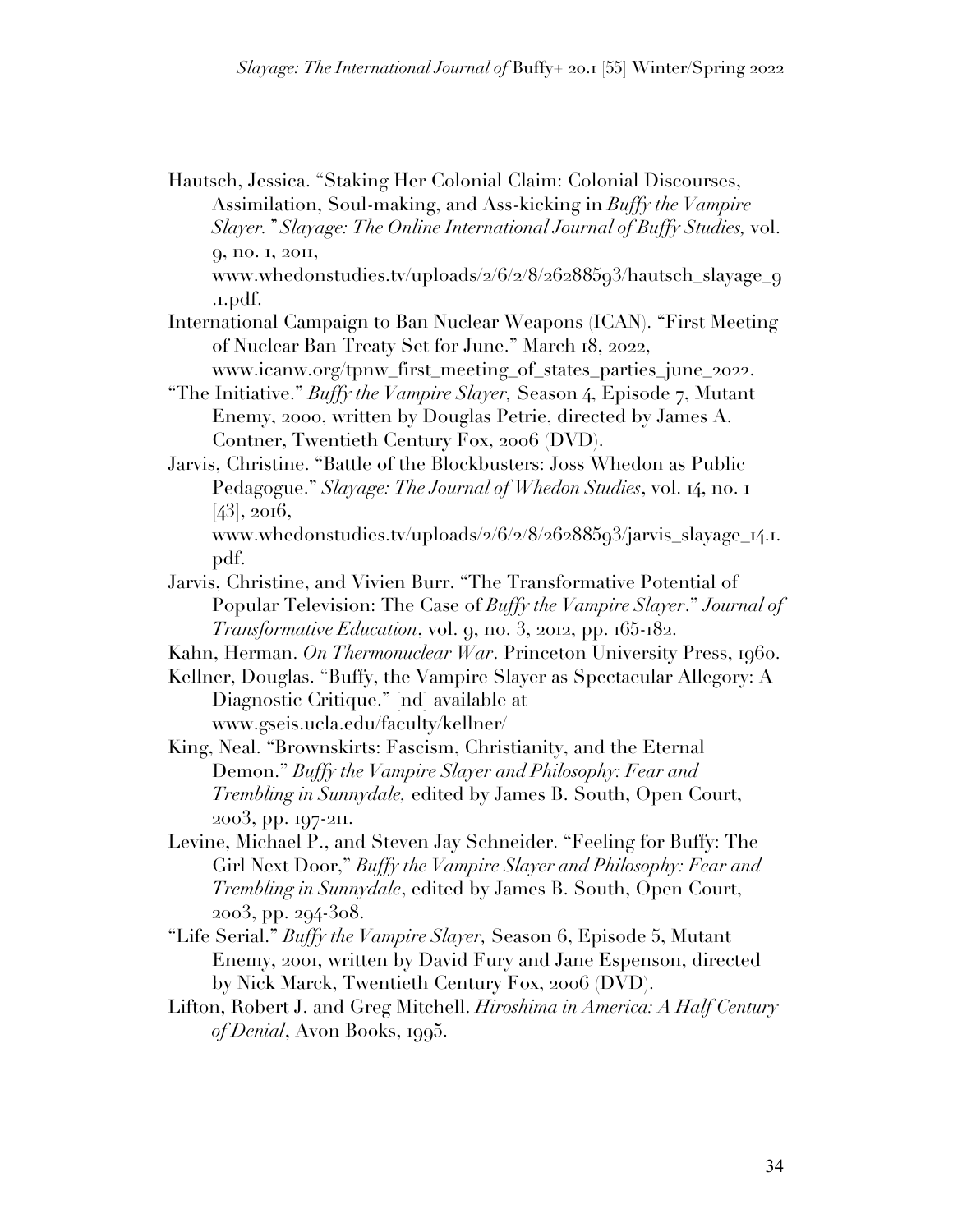Loretz, John. "Family-friendly nukes?!?" International Physicians for the Prevention of Nuclear War, March 27, 2017,

https://peaceandhealthblog.com/2017/03/27/family-friendly-nukes/ Muntersbjorn, Madeline. "Pluralism, Pragmatism, and Pals: The Slayer

Subverts the Science Wars." *Buffy the Vampire Slayer and Philosophy: Fear and Trembling in Sunnydale*, edited by James B. South, Open Court, 2003, pp. 91-102.

"A New Man." *Buffy the Vampire Slayer,* Season 4, Episode 12, Mutant Enemy, 2000, written by Jane Espenson, directed by Michael Gershman, Twentieth Century Fox, 2006 (DVD).

Pasquale, Frank. "'Machines Set Loose to Slaughter': The Dangerous Rise of Military AI." *The Guardian* (UK), October 15, 2020. https://www.theguardian.com/news/2020/oct/15/dangerous-rise-ofmilitary-ai-drone-swarm-autonomous-weapons

Pender, Patricia. *I'm Buffy and You're History: Buffy the Vampire Slayer and Contemporary Feminism.* I.B. Tauris, 2016.

- "Primeval." *Buffy the Vampire Slayer,* Season 4, Episode 21, Mutant Enemy, 2000, written by David Fury, directed by James A. Contner, Twentieth Century Fox, 2006 (DVD).
- "Restless." *Buffy the Vampire Slayer,* Season 4, Episode 22, Mutant Enemy, 2000, written and directed by Joss Whedon, Twentieth Century Fox, 2006 (DVD).
- Richardson, J. Michael, and J. Douglas Rabb. *The Existential Joss Whedon*: *Evil and Human Freedom in* Buffy the Vampire Slayer, Angel, Firefly, *and* Serenity. McFarland & Company, 2007.
- Rose, Anita. "Of Creatures and Creators: *Buffy* Does *Frankenstein*." *Fighting the Forces: What's at Stake in* Buffy the Vampire Slayer, edited by Rhonda V. Wilcox and David Lavery, Rowman & Littlefield, 2002, pp. 133-142.
- Roszak, Theodore. *The Gendered Atom: Reflections on the Sexual Psychology of Science*. Conari Press, 1999.
- Rowley, Christina and Jutta Weldes, "The Evolution of International Security Studies and the Everyday: Suggestions from the Buffyverse." *Security Dialogue*, vol. 43, no. 6, 2012, pp. 513-530.
- Sherwin, Martin J. *Gambling with Armageddon: Nuclear Roulette from Hiroshima to the Cuban Missile Crisis*, 1945-1962, Alfred A. Knopf, 2020.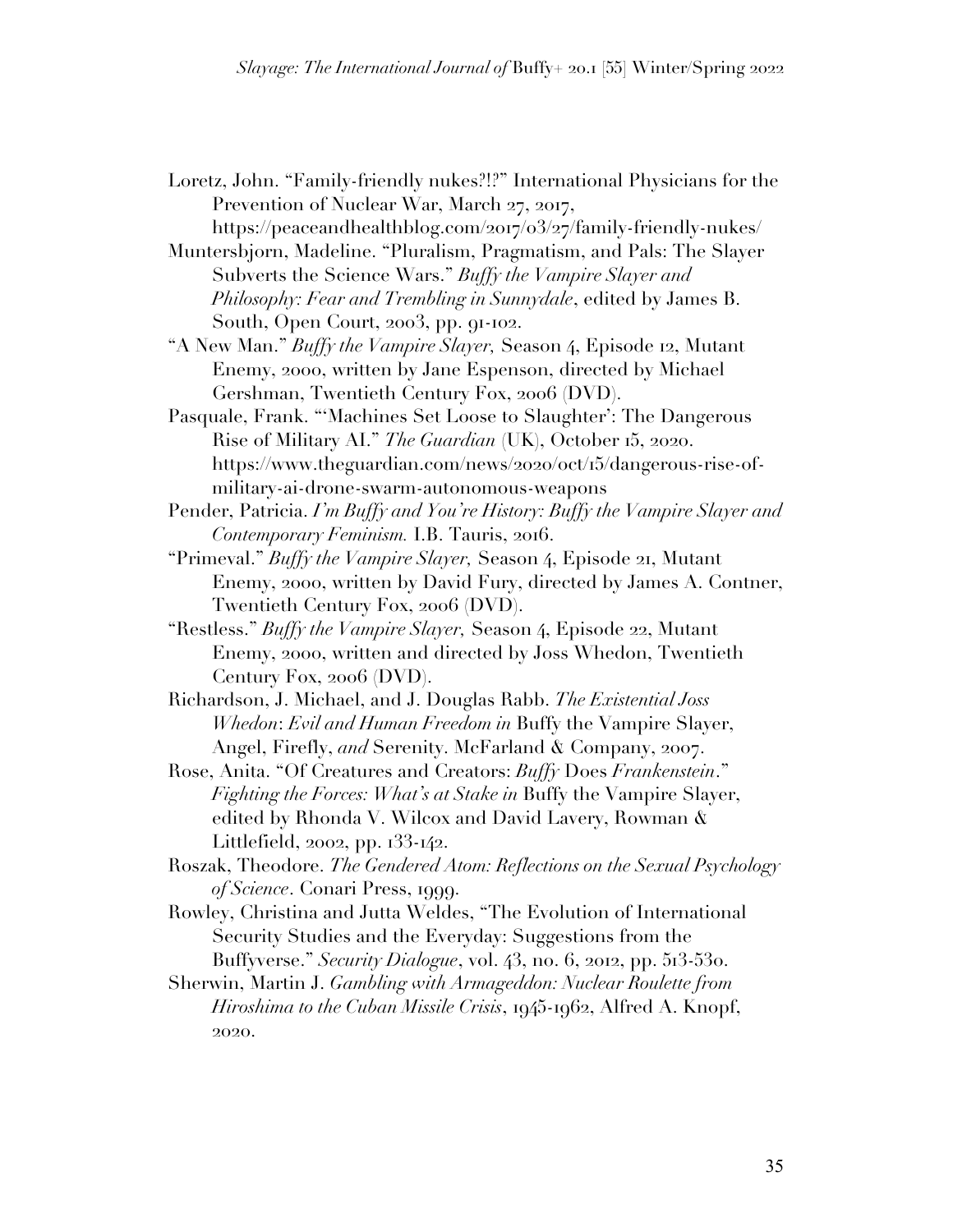- Shiva, Vandana. "The Violence of Reductionist Science." *Alternatives,*  vol. 12, no. 2, 1987, pp. 213-261.
- South, James B. "'All Torment, Trouble, Wonder, and Amazement Inhabits Here': The Vicissitudes of Technology in *Buffy the Vampire Slayer*." *Journal of American and Comparative Cultures*, vol. 24, no. 1-2, 2001, pp. 93-102.

Spicer, Arwen. "'It's Bloody Brilliant!': The Undermining of Metanarrative Feminism in the Season Seven Arc Narrative of *Buffy.*" *Slayage: The Online International Journal of Buffy Studies*, vol. 4, no. 3, 2004, www.whedonstudies.tv/uploads/2/6/2/8/26288593/spicer\_slayage\_4.3

.pdf.

Stabile, Carol A. "'Sweetheart, This Ain't Gender Studies': Sexism and Superheroes." *Communication and Critical/Cultural Studies*, vol. 6, no. 1, 2009, pp. 86-92.

Symonds, Gwyn. "'Solving Problems with Sharp Objects': Female Empowerment, Sex and Violence in *Buffy the Vampire Slayer*." *Slayage: The Online International Journal of Buffy Studies*, vol. 3, no.  $3-4$  [ $\text{II}/\text{I2}$ ], 2004,

www.whedonstudies.tv/uploads/2/6/2/8/26288593/symonds\_slayage\_ 3.3-4.pdf.

- United Nations. Treaty on the Prohibition of Nuclear Weapons (TPNW), 2017, available at: https://undocs.org/A/CONF.229/2017/8
- "The Weight of the World." *Buffy the Vampire Slayer,* Season 5, Episode 21, Mutant Enemy, 2001, written by Douglas Petrie, directed by David Solomon, Twentieth Century Fox, 2006 (DVD).

"Welcome to the Hellmouth." *Buffy the Vampire Slayer*. *The Complete First Season*, Season 1, Episode 1, Mutant Enemy, 1997, written by Joss Whedon, directed by Charles Martin Smith, Twentieth Century Fox, 2001 (DVD).

- "Why We Fight." *Angel. The Complete Fifth Season*, Season 5, Episode 13, Mutant Enemy, 2004, written by Drew Goddard and Steven S. DeKnight, directed by Terrence O'Hara, Twentieth Century Fox, 2009 (DVD).
- Wilcox, Rhonda. *Why Buffy Matters: The Art of Buffy the Vampire Slayer,* I.B. Tauris, 2005.